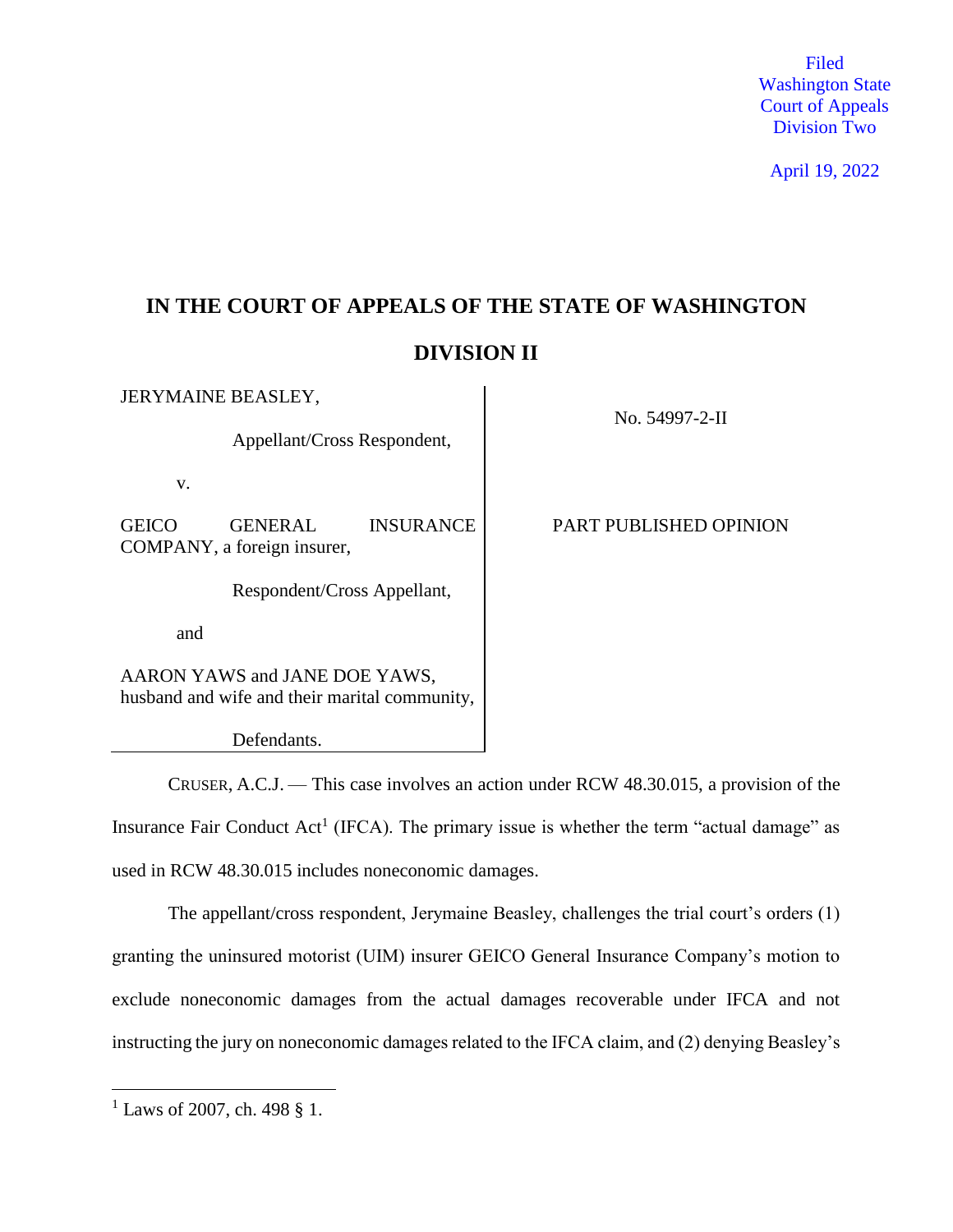post-trial motion for reconsideration. GEICO cross appeals, arguing that (1) the IFCA claim was not proper because it was based on regulatory violations, (2) the trial court erred when it granted Beasley's motion as a matter of law and found that GEICO had unreasonably denied payment of benefits by failing to pay the agreed-to portion of a settlement offer, and (3) the trial court erred when it granted Beasley's request to treble the IFCA damages award because that decision was based on a mischaracterization of the evidence.

In the published portion of this opinion, we hold that noneconomic damages are available under IFCA, reverse the trial court's orders related to noneconomic damages under IFCA, and remand for a new trial on noneconomic damages. In the unpublished portion of this opinion, we reject the cross appeal arguments.

## FACTS

## I. ACCIDENT AND DEMAND

Jerymaine Beasley was injured in a car accident that occurred when he was the passenger in Anar Askerov's vehicle. The accident was caused by the driver of the other car, who had policy limits of \$25,000 and therefore was "underinsured." Clerk's Papers (CP) at 3. Askerov's insurance policy with GEICO included UIM coverage.

Beasley demanded that GEICO pay the \$100,000 limit of Askerov's UIM policy. GEICO offered to pay \$10,000 to settle Beasley's UIM claim. Beasley rejected the offer as insufficient, but his counsel requested that GEICO pay the \$10,000 as an undisputed UIM amount. GEICO did not issue the \$10,000 payment.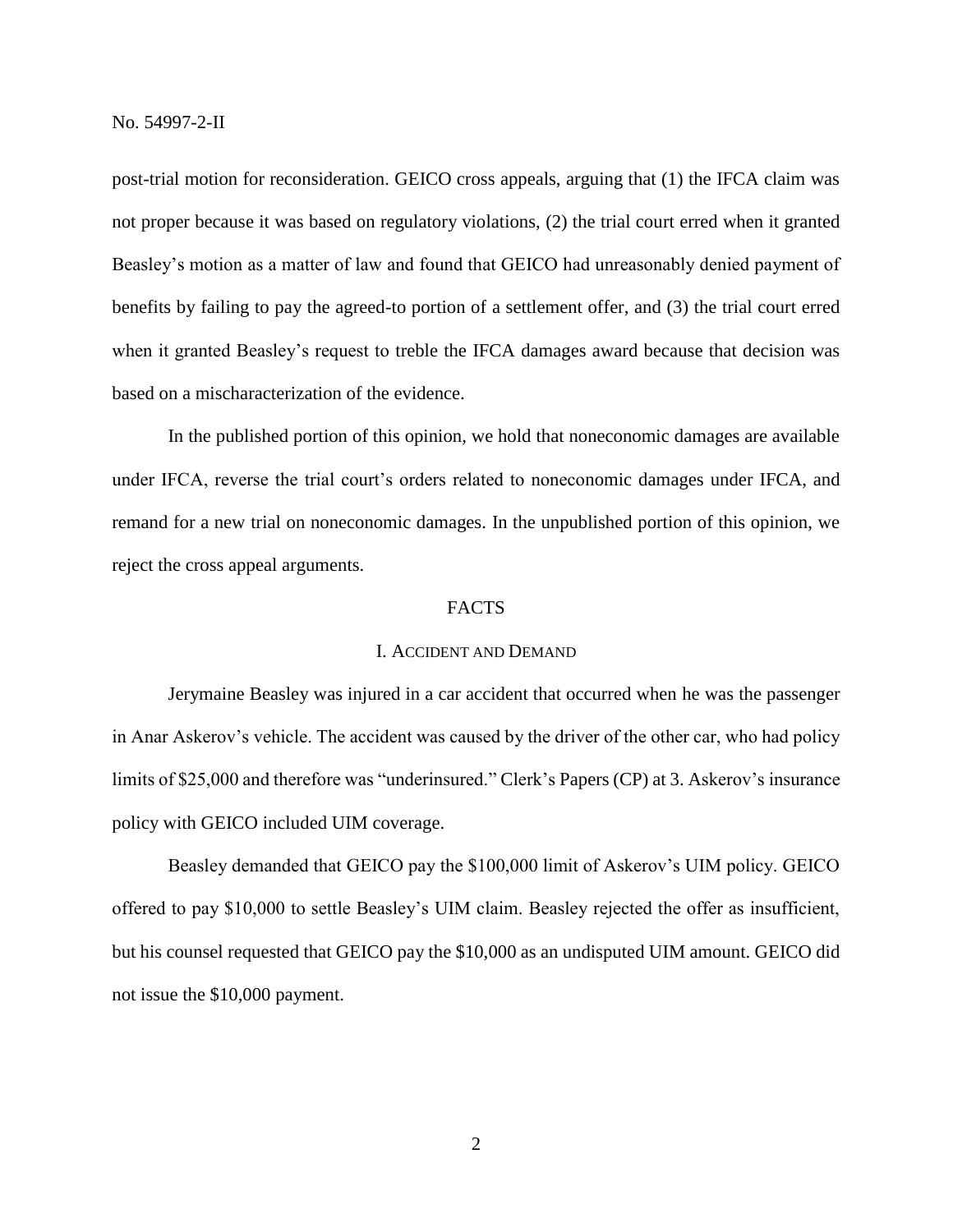### II. LAWSUIT

Beasley sued GEICO. Among other claims, Beasley alleged that GEICO had violated RCW 48.30.015 of IFCA, breached the duty of insurance good faith, breached its fiduciary duty, violated the Consumer Protection Act<sup>2</sup> (CPA), acted negligently, and breached the insurance contract. Beasley sought a broad range of relief including "special, general and/or actual damages;" "exemplary/punitive damages;" "costs, including reasonable attorney's fees;" and "treble damages . . . for each violation by [GEICO] of [IFCA]." *Id.* at 7-8. The case proceeded to a jury trial.

# A. TRIAL TESTIMONY

1. GARY WILLIAMS

At trial, Gary Williams, an attorney and former insurance adjuster, testified for Beasley. Williams testified that even when the ultimate amount of the claim is in dispute, "[i]nsurance companies should pay what we call 'undisputed amounts," the amount "that this case is not going to go below." 3 Report of Proceedings (RP) at 353.

Williams further testified that GEICO made a settlement offer of \$10,000 in exchange for Beasley " 'drop[ping] all [of his] claims.' " *Id.* at 356. He noted that GEICO did not dispute that it owed Beasley \$10,000, but it never paid Beasley the \$10,000.

2. MICHAEL MURPHY

Michael Murphy, the claims supervisor at GEICO who initially handled Beasley's UIM claim, also testified for Beasley. Murphy testified that he was taken off the claim after Beasley filed his IFCA notice and was replaced by claims adjuster Lawrence Bork.

<sup>2</sup> Chapter 19.86 RCW.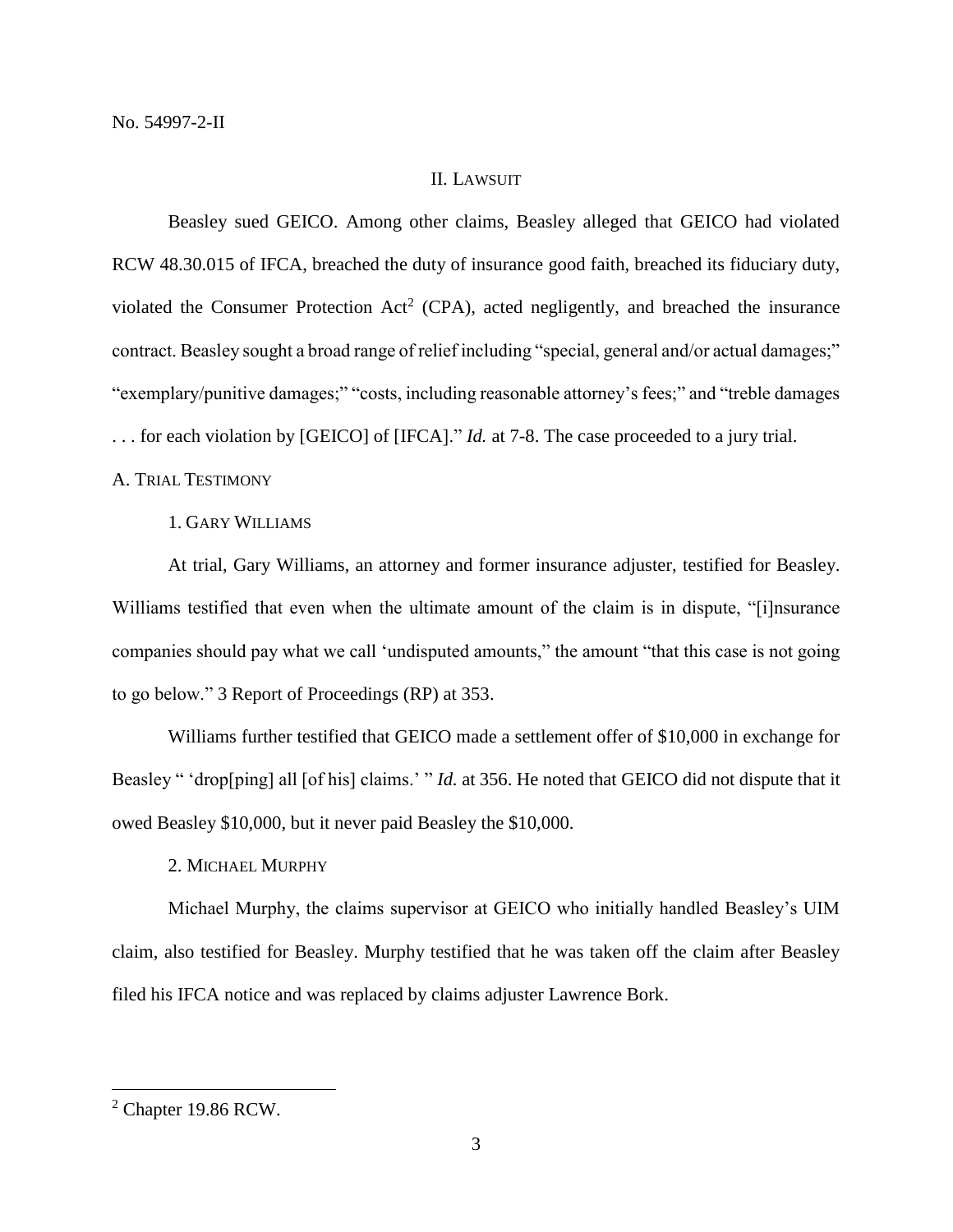Murphy also testified about his training at GEICO when he joined the company in 2010. Murphy testified that pain and suffering were two types of noneconomic damages and that he was trained on how to evaluate pain and suffering claims. He admitted that he was not "to [his] knowledge" ever trained "on any other elements of noneconomic damages." 4 RP at 473. And he agreed that during his tenure as a bodily injury adjuster supervisor, he had "never valuated and paid for any noneconomic damages other than pain and suffering." *Id.* at 474. But he acknowledged that "loss of enjoyment of life, embarrassment, inconvenience, noneconomic damages, other than pain and suffering," could "sometimes be part of the claim that's being made." *Id.* at 475-76. And he stated that he recalled cases in which such damages were awarded.

In response to a jury question, Murphy testified that there were times GEICO would pay undisputed benefits in a UIM claim before the case was final. Murphy then testified about what "undisputed benefits in UIM cases" were:

Q. [Beasley's counsel] So what are undisputed benefits in UIM cases?

A. [Murphy] Okay. So my understanding is that if we're in the phase of negotiation where there's an offer and a demand, a dollar figure, then there would be an undisputed amount.

If the offer is lower than the demand, then the offer—usually, it would be outside of our procedure to pay the offer before there's an agreed-upon amount, but it could be possible. I've heard of situations where it could be.

- Q. So a settlement offer is what an undisputed benefit is in the UIM context under your definition?
- A. In my understanding, yeah.
- Q. So if an offer is made in a UIM case, and you told us earlier that undisputed UIM benefits should be paid as soon as possible, then whatever that amount of the offer is, it should be paid as soon as possible, right?
- A. Yes.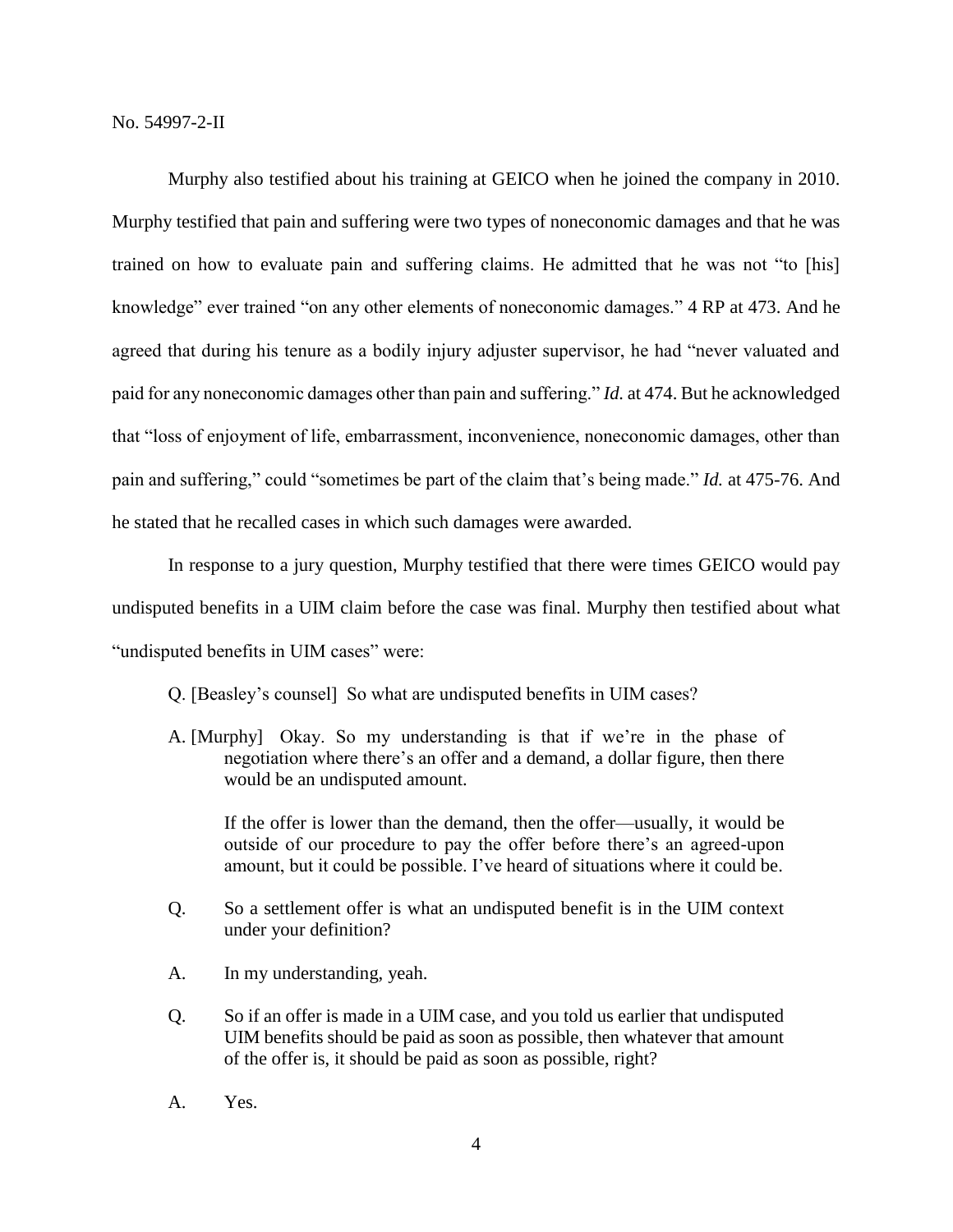- Q. And not paying that would be a violation of insurance standards, wouldn't it?
- A. Yes.

*Id.* at 616-17.

3. LAWRENCE BORK

Bork testified that after he was assigned to Beasley's UIM claim, he made "a settlement offer of \$10,000." *Id.* at 620. In response to Beasley's counsel asking if "those would be undisputed UIM benefits," Bork responded, "[t]hat was the offer that was made, yes." *Id.*

Counsel then asked Bork if "those would be undisputed UIM benefits that the claim[ant] is entitled to?" *Id.* at 621. Bork responded, "It was the—it was the offer made as settlement that that we believe was fair and reasonable as a settlement offer." *Id.* Counsel then asked Bork if he disputed whether those benefits were owed, and Bork responded, "No." *Id.* Bork later agreed that he had valued Beasley's UIM claim at \$10,000. Bork also testified that he did not issue a check to Beasley for \$10,000.

B. MOTION TO EXCLUDE NONECONOMIC DAMAGES UNDER IFCA CLAIM AND IFCA DAMAGES JURY INSTRUCTION

After Beasley presented his case-in-chief, GEICO moved to prevent him from arguing that he was entitled to noneconomic damages under the IFCA claim or from presenting any jury instructions to that effect. GEICO admitted that there was no state case law addressing the availability of noneconomic damages in an IFCA claim, but it directed the trial court to two federal cases, *Schreib v. American Family Mutual Insurance Co.*, 129 F. Supp. 3d 1129, (W.D. Wash. 2015), and *Dees v. Allstate Insurance Co.*, 933 F. Supp. 2d 1299 (W.D. Wash. 2013).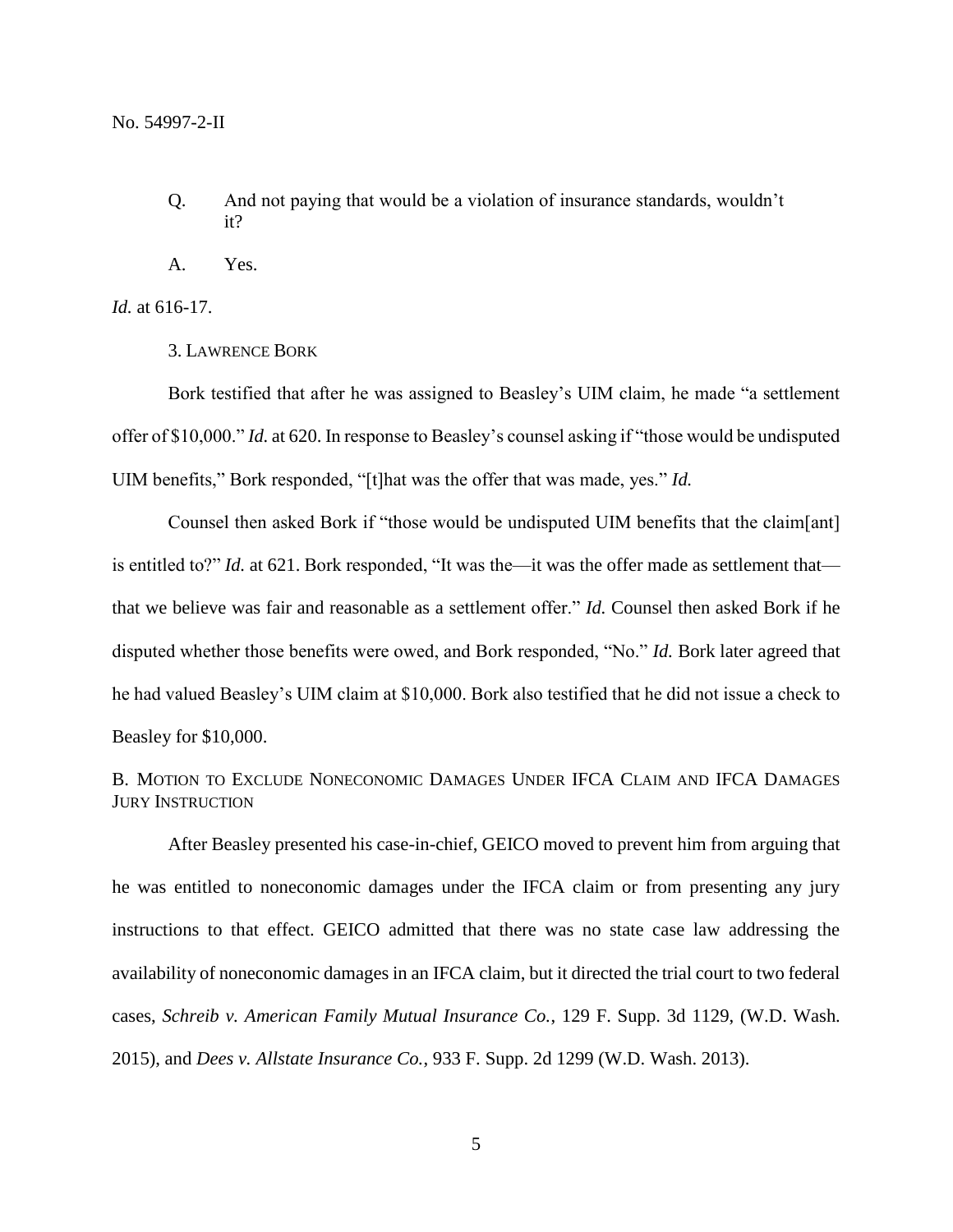Relying on *Schreib*, the trial court concluded that the IFCA claim did not include noneconomic damages because the claim sounded in negligence rather than intentional tort, and granted GEICO's motion. Based on this ruling, the trial court refused to provide the jury with Beasley's proposed instruction on damages under IFCA that included noneconomic damages.

C. BEASLEY'S CR 50 MOTION

During trial, Beasley moved under CR 50 for the trial court to decide as a matter of law that GEICO had violated IFCA based on GEICO's "fail[ure] to pay undisputed UIM benefits and refus[al] to pay them as soon as possible." 1 RP at 32. GEICO opposed this motion, arguing that the \$10,000 was a compromise offer rather than an undisputed amount and that the jury, not the court, should determine if the \$10,000 was an undisputed amount.

The trial court granted Beasley's motion, stating:

At this point we have no evidence in contradiction. We have the letter, but it's just an interpretation. But the person who's somewhat behind the authoring of that letter says, "I construed that as 10,000 undisputed."

Based on the evidence, I think I have to rule in favor of plaintiffs on this.

*Id.* at 54.

When instructing the jury on the elements of the IFCA claim, the trial court included the following language: "The Court has determined the [GEICO] unreasonably denied the payment of benefits by failing to pay the undisputed \$10,000 offer of UIM benefits made on October 23, 2015." CP at 164.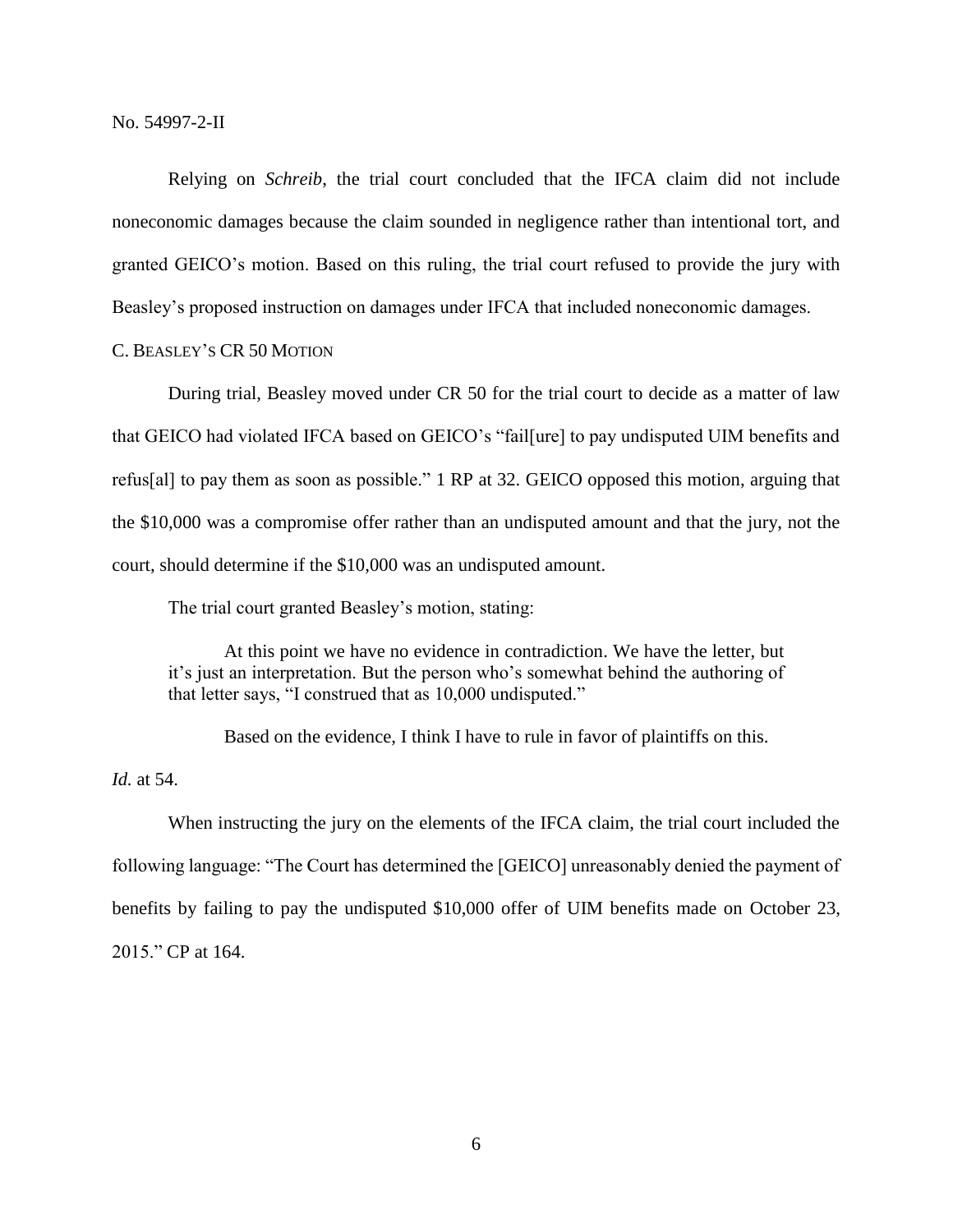## D. VERDICT

The jury found that Beasley had proven his IFCA claim and that Beasley's IFCA-related damages were \$84,000. The jury further found that Beasley had proved his insurance bad faith claim and that he had incurred \$400,000 in noneconomic damages related to that claim.

# E. BEASLEY'S MOTION FOR RECONSIDERATION AND TREBLING OF IFCA DAMAGES

After the verdict, Beasley moved for reconsideration of the trial court's exclusion of noneconomic damages under the IFCA claim. Beasley also requested that the trial court treble the IFCA damages awarded by the jury. He further argued that if the trial court reconsidered the exclusion of the noneconomic damages under IFCA, the court should treble the noneconomic damages awarded for the insurance bad faith claim because the noneconomic damages under IFCA would be the same. This would result in an additional damages of \$800,000.

Relying on *Schreib*, the trial court denied Beasley's "motion for reconsideration regarding [noneconomic] damages under [IFCA]." *Id.* at 267. But the trial court granted Beasley's trebling request as to the IFCA damages awarded by the jury. The court's order granting this motion stated,

At one point in the trial this court was *shocked by the testimony of Mr. Murphy* . . . *that he did not in this case or ever in any case consider any [noneconomic] damages other than pain and suffering and has never been trained to consider any other [noneconomic] damages*. This court in exercising its discretion believes it is appropriate to treble the award of the \$84,000 as found by the jury to \$252,000 as a deterrence to [GEICO] to not use unfair practices as found by the jury and the Court.

*Id.* at 269-70 (emphasis added).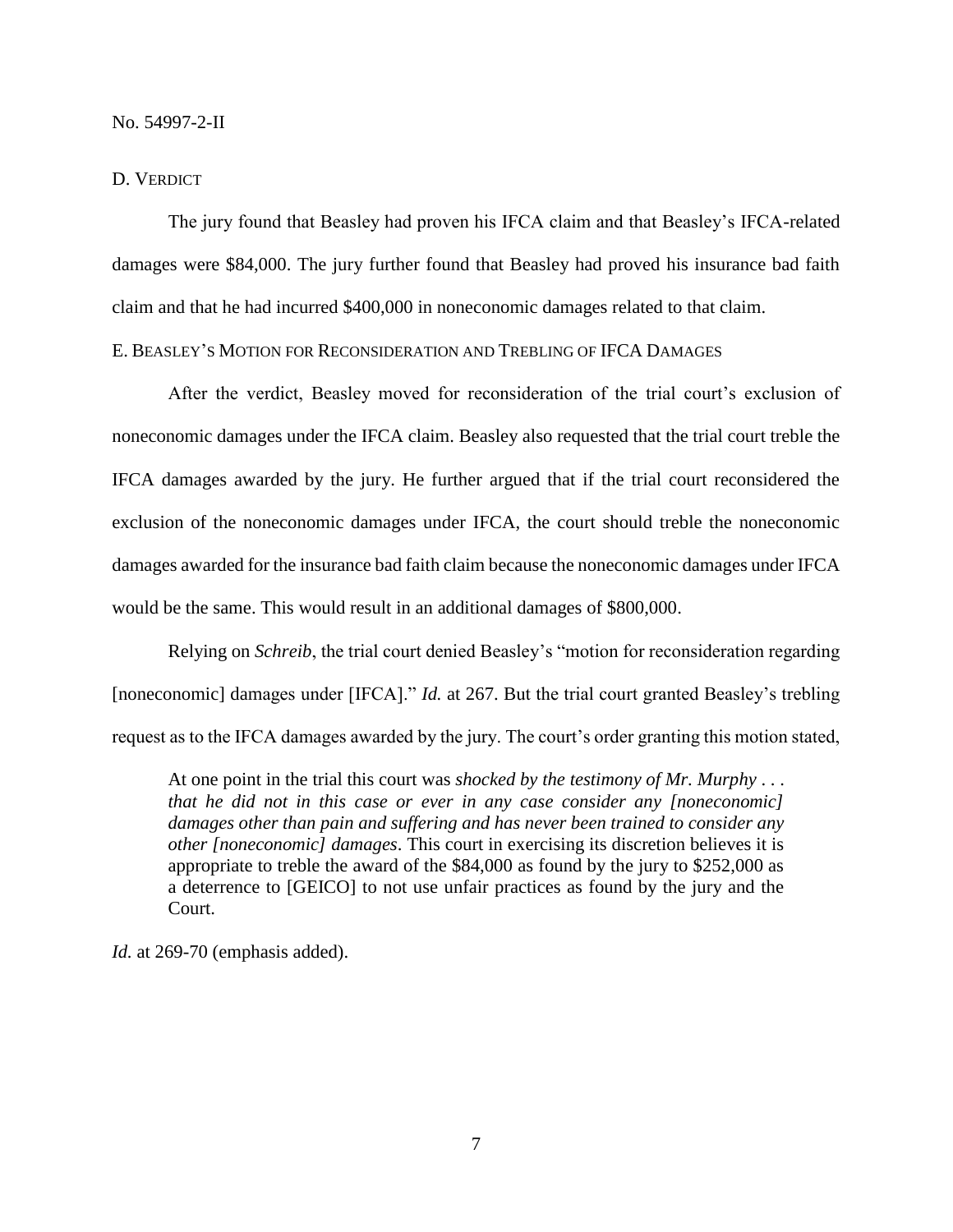$\overline{a}$ 

Beasley appeals the trial court's ruling that IFCA does not include noneconomic damages.<sup>3</sup> GEICO cross appeals the verdict on the IFCA claim, the trial court's decision on Beasley's CR 50 motion, and the trial court order trebling the IFCA damages.

# ANALYSIS

# BEASLEY'S APPEAL

Beasley argues that the trial court erred when it ruled that noneconomic damages<sup>4</sup> are not "actual damages" under RCW 48.30.015 and that they are therefore not "recoverable and subject to trebling under IFCA."<sup>5</sup> Br. of Appellant/Cross Respondent at 12 (boldface omitted). He contends that "the plain language" of RCW 48.30.015 and the "purpose of IFCA" demonstrate that "actual damages" include noneconomic damages. *Id.* at 2. And he asks us to remand for the trial court to decide whether to treble the noneconomic damages awarded by the jury for the insurance bad faith claim rather than remand for a new trial on damages.

<sup>&</sup>lt;sup>3</sup> Beasley initially sought direct review with our supreme court. Our supreme court denied direct review and transferred the appeal to this court. Order, *Beasley v. Geico Gen. Ins. Co.*, No. 98255- 4 (Wash. July 8, 2020).

<sup>&</sup>lt;sup>4 "</sup> 'Noneconomic damages' means subjective, nonmonetary losses, including, but not limited to pain, suffering, inconvenience, mental anguish, disability or disfigurement incurred by the injured party, emotional distress, loss of society and companionship, loss of consortium, injury to reputation and humiliation, and destruction of the parent-child relationship." RCW 4.56.250(1)(b).

<sup>5</sup> Beasley assigns error to the trial court's ruling that RCW 48.30.015 does not allow for noneconomic damages, its subsequent refusal to instruct the jury that "actual damages" under the IFCA claim included noneconomic damages, and its denial of Beasley's motion for reconsideration and request to treble the noneconomic damages awarded in the bad faith claim. But Beasley does not differentiate between these decisions in his argument. Because each of the trial court's challenged decisions are based on the legal question of whether "actual damages" under RCW 48.30.015 includes noneconomic damages, this opinion likewise does not present a separate analysis for each trial court decision.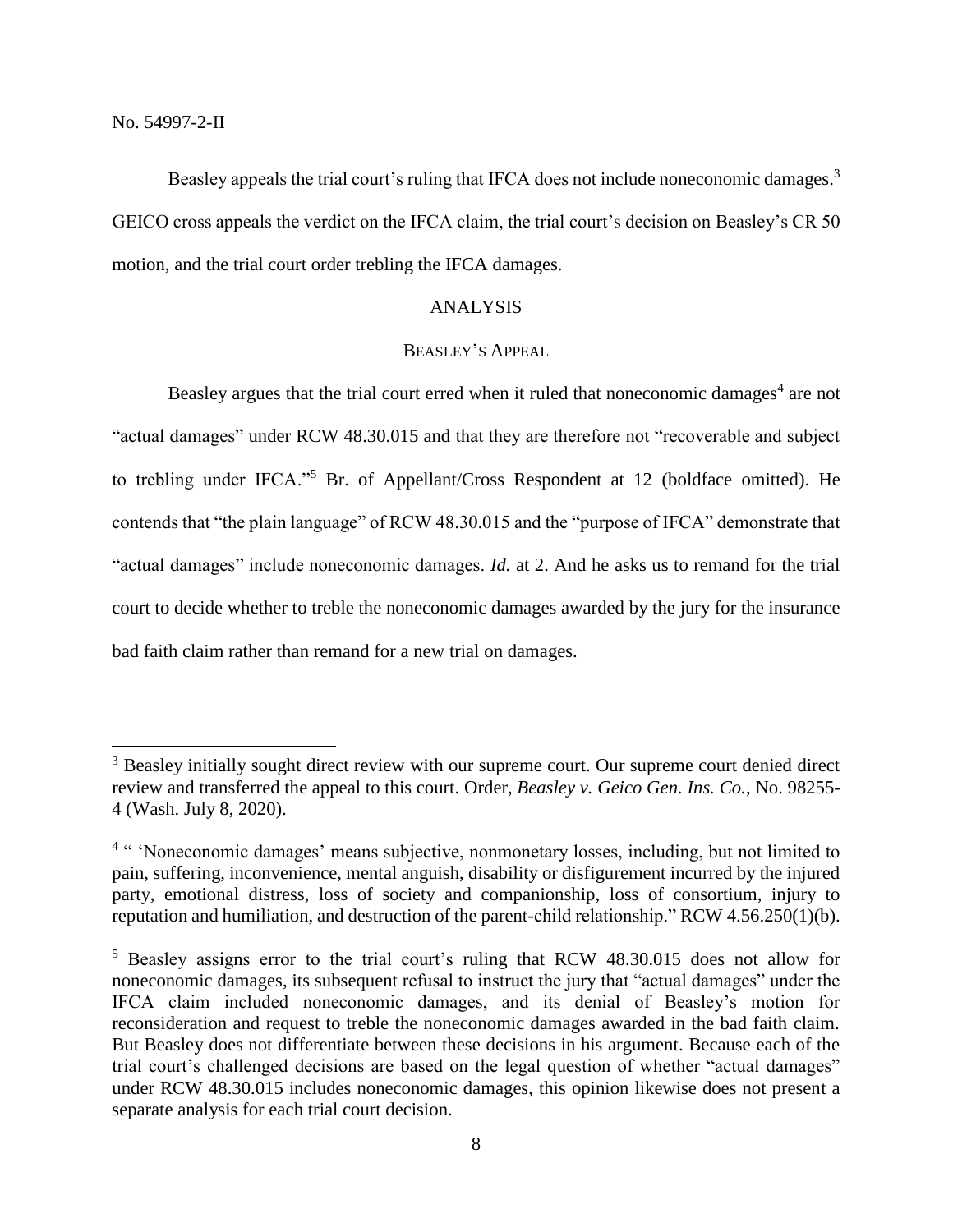GEICO responds that (1) we should dismiss the appeal regardless of whether the trial court erred because we cannot grant the sole relief Beasley is seeking, and (2) the trial court did not err when it excluded noneconomic damages from the damages available under IFCA because such damages are limited to intentional torts and because the legislative history and purpose of the statute do not demonstrate the legislature intended to include noneconomic damages.

We hold that (1) our inability to provide the exact relief Beasley requests does not preclude consideration of Beasley's appeal, (2) the term "actual damages" is ambiguous and not subject to a plain language interpretation, (3) following our supreme court's decision in *Segura v. Cabrera*, 6 the intentional tort test established in *White River Estates v. Hiltbruner*<sup>7</sup> does not apply when determining the meaning of the term "actual damages," (4) the legislative history demonstrates that the legislature intended "actual damages" to include noneconomic damages under IFCA because this legislation was intended to protect insureds from an insurer's unreasonable actions, and (5) the appropriate remedy is to reverse the trial court's decision excluding noneconomic damages under the IFCA claim and to remand this matter to the trial court for a new trial on noneconomic damages related to the IFCA claim.

## A. GEICO'S REQUEST TO DISMISS APPEAL

As a preliminary matter, GEICO contends that we "should dismiss the appeal and not reach any of the issues in this appeal because the [sole] relief requested is not allowed under Washington law" Br. of Resp't/Cross Appellant at 12. As discussed below, GEICO is correct that we cannot

<sup>6</sup> 184 Wn.2d 587, 595-96, 362 P.3d 1278 (2015).

<sup>7</sup> 134 Wn.2d 761, 953 P.2d 796 (1998).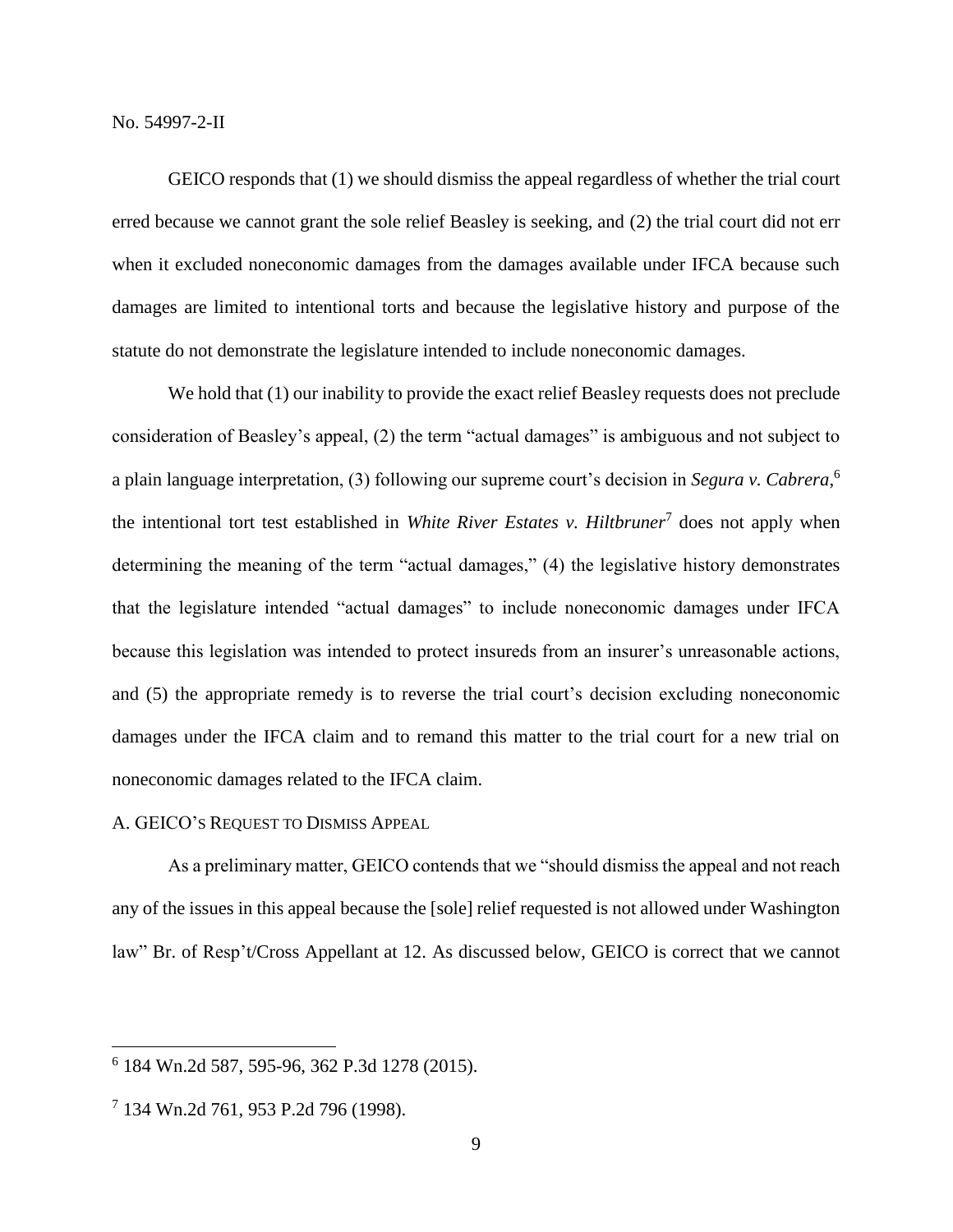grant the precise relief Beasley requests. *See infra* Part C. But we are not required to dismiss the appeal because the sole relief requested is not available.

Citing RAP 2.5(a) and *Hammond v. Hammond*, 26 Wn. App. 129, 133, 611 P.2d 1352 (1980), GEICO contends that because Beasley did not request the remedy of a new trial on damages in the trial court, we cannot substitute that remedy for the remedy requested in Beasley's motion for reconsideration. As to RAP 2.5(a), that rule applies to "claim[s] of error," not the nature of the remedy requested. The rule is also discretionary, and we have the discretion to consider an issue even if it was not raised in the trial court. *State v. Blazina*, 182 Wn.2d 827, 834-35, 344 P.3d 680 (2015)*.* And *Hammond* is inapposite because it addresses an attempt to modify a preexisting divorce decree. 26 Wn. App. at 133*.* Here, in contrast, we are addressing trial court rulings and a jury verdict, not a prior final decree or agreement. Additionally, Beasley clearly sought a jury verdict on noneconomic damages and requested that the trial court treble those damages at trial.

GEICO fails to direct us to any authority establishing that we are limited to the remedy requested by the appellant in a motion for reconsideration. And even if we cannot grant the specific relief Beasley requests, that does not mean that we cannot provide effective relief if Beasley's argument is successful. *See* RAP 1.2 (the appellate court liberally interprets the rules of appellate procedure "to promote justice and facilitate the decision of cases on the merits."); RAP 12.2 ("The appellate court may reverse, affirm, or modify the decision being reviewed and take any other action as the merits of the case and the interest of justice may require."). Accordingly, we reject GEICO's request to dismiss the appeal and address the merits of Beasley's appeal.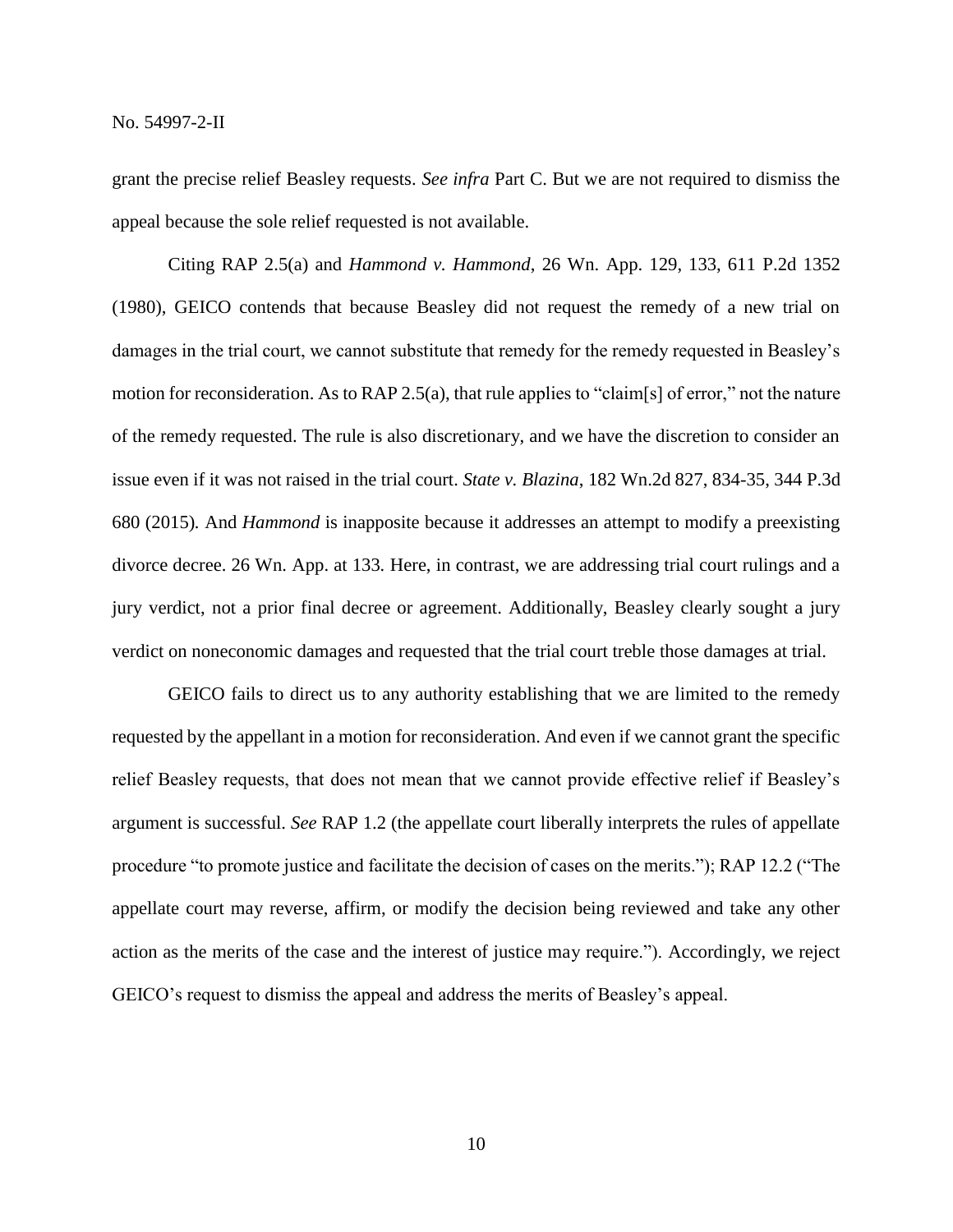#### B. MEANING OF "ACTUAL DAMAGES"

Beasley argues that the trial court erred when it ruled that noneconomic damages are not "actual damages" under RCW 48.30.015 and are therefore not "recoverable and subject to trebling under IFCA." Br. of Appellant/Cross Respondent at 12 (boldface omitted). He contends that "the plain language" of RCW 48.30.015 and the "purpose of IFCA" demonstrate that "actual damages" include noneconomic damages. *Id.* at 2.

GEICO responds that the trial court did not err when it excluded noneconomic damages from the damages available under RCW 48.30.015. GEICO argues that noneconomic damages are not available because *White River Estates* limits noneconomic damages to intentional torts and because the legislative history and purpose of the statute do not demonstrate that the legislature intended to include noneconomic damages.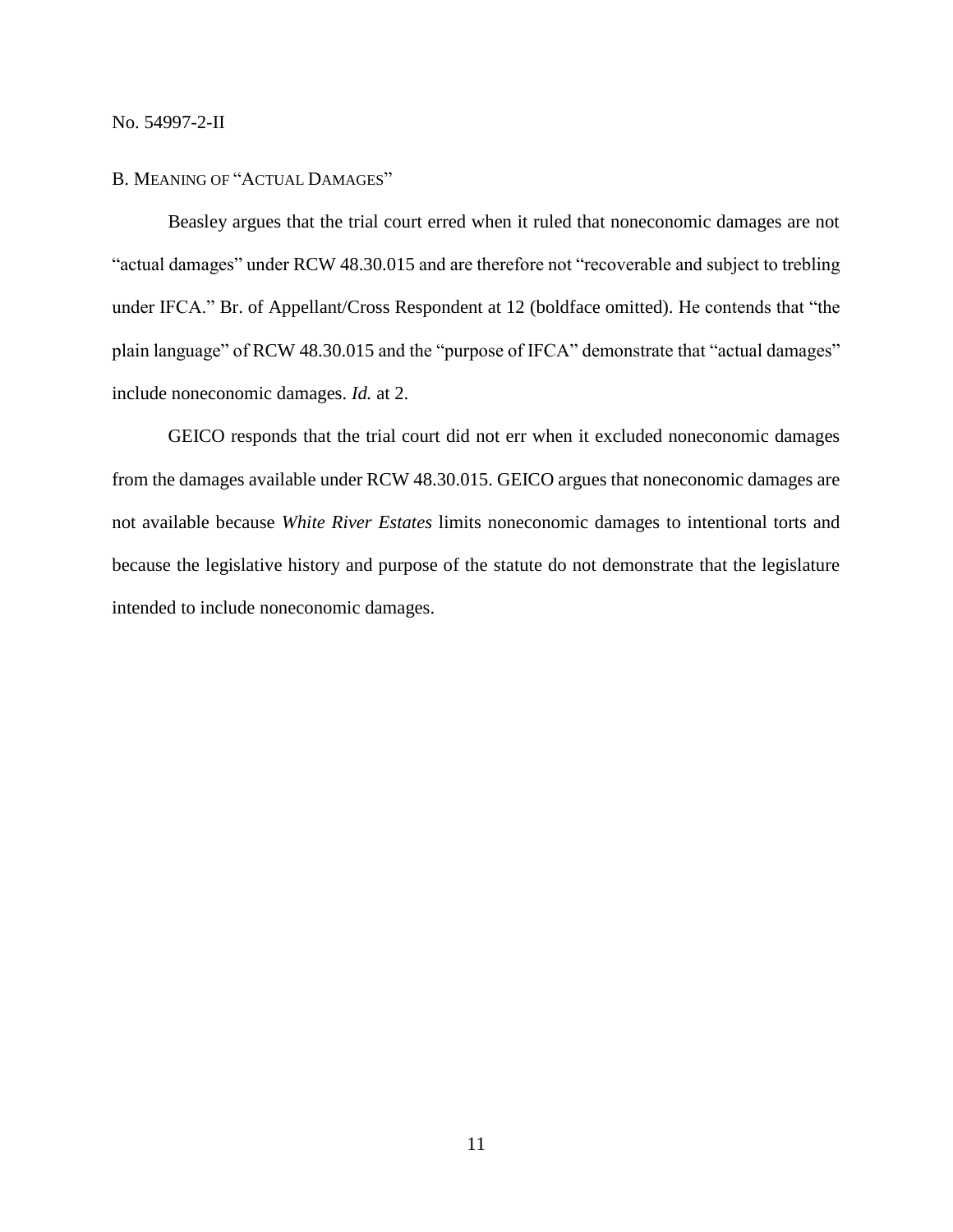$\overline{a}$ 

Whether the term "actual damages" as used in RCW 48.30.015 includes noneconomic

damages is an issue of first impression under Washington law.<sup>8</sup> We hold that the legislative history

Additionally, although two cases state that IFCA's use of the term "actual damages" limits treble damages to economic damages, neither of those cases analyzes the meaning of "actual damages" under IFCA. In *Pendergrast v. Matichuck*, 189 Wn. App. 854, 874, 355 P.3d 1210 (2015), *aff'd*, 186 Wn.2d 556, 379 P.3d 96 (2016), Division One of this court stated, "Certain other Washington statutes with similar [trebling] provisions explicitly limit treble damages to actual, economic damages. The Insurance Fair Conduct Act, chapter 48.30 RCW, provides that the superior court may increase an award to 'an amount not to exceed three times the actual damages.' " Similarly, in *Pendergrast*, our supreme court stated that IFCA "limit[ed]" damages to actual damages, and thus, excluded noneconomic damages. 186 Wn.2d at 567. But Division One and our supreme court merely assumed, without analysis or citation to authority, that "actual damages" under IFCA are limited to economic damages.

<sup>&</sup>lt;sup>8</sup> Although there has been considerable IFCA litigation, the bulk of that litigation has occurred in the federal courts under diversity jurisdiction. *See Perez-Crisantos v. State Farm Fire & Cas. Co.*, 187 Wn.2d 669, 678 n.2, 389 P.3d 476 (2017) (citing Shannon M. Kilpatrick, *Sounding the Alarm: Is Diversity Jurisdiction Interfering with Washington State's Development of Its Own Body of Law Related to the Insurance Fair Conduct Act?*, 49 Gonz. L. Rev. 553, 554 (2013-14)). GEICO argues that we should adopt the reasoning in one of those cases, *Schreib*. But "[f]ederal cases are not binding on this court, which is 'free to adopt those theories and rationale which best further the purposes and mandates of our state statute[s].' " *Kumar v. Gate Gourmet Inc.*, 180 Wn.2d 481, 491, 325 P.3d 193 (2014) (quoting *Grimwood v. Univ. of Puget Sound, Inc.*, 110 Wn.2d 355, 361- 62, 753 P.2d 517 (1988), *abrogated on other grounds by Mikkelsen v. Pub. Util. Dist. No. 1 of Kittitas County*, 189 Wn.2d 516, 404 P.3d 464 (2017)). While we can look to federal cases for guidance when the federal court is interpreting a parallel federal counter part, the parties do not argue that there is a federal counterpart to IFCA, so the federal cases are even less relevant in this case. Notably, although the federal district court certified this issue to our supreme court in 2013, the issue was never addressed because that case settled. *See* Raymond Bishop, *Morella: What Might Have Been*, 49 Gonz. L. Rev. 583, 584 (2014).

Beasley cites to two Washington cases, *Mutual of Enumclaw Insurance Co. v. Myong Suk Day*, 197 Wn. App. 753, 769, 393 P.3d 786 (2017), and the unpublished case *Nelson v. Geico General Insurance Co.*, No. 72632-3-I, slip op. at 19-20 (Wash. Ct. App. Jan. 11, 2016), https://www.courts.wa.gov/opinions/pdf/726323.pdf, for his assertion that Washington courts have interpreted "actual damages" as used in RCW 48.30.015 as including noneconomic damages. Neither case is helpful here. Although the issue of whether "actual damages" includes noneconomic damages was raised in *Day*, Division One of this court declined to address the issue since it was being raised for the first time on appeal. *Day*, 197 Wn. App. at 769. And in *Nelson*, Division One did not address the issue because the insurer did not dispute that these damages were "actual damages" under IFCA. *Nelson*, No. 72632-3-I, slip op. at 19-20.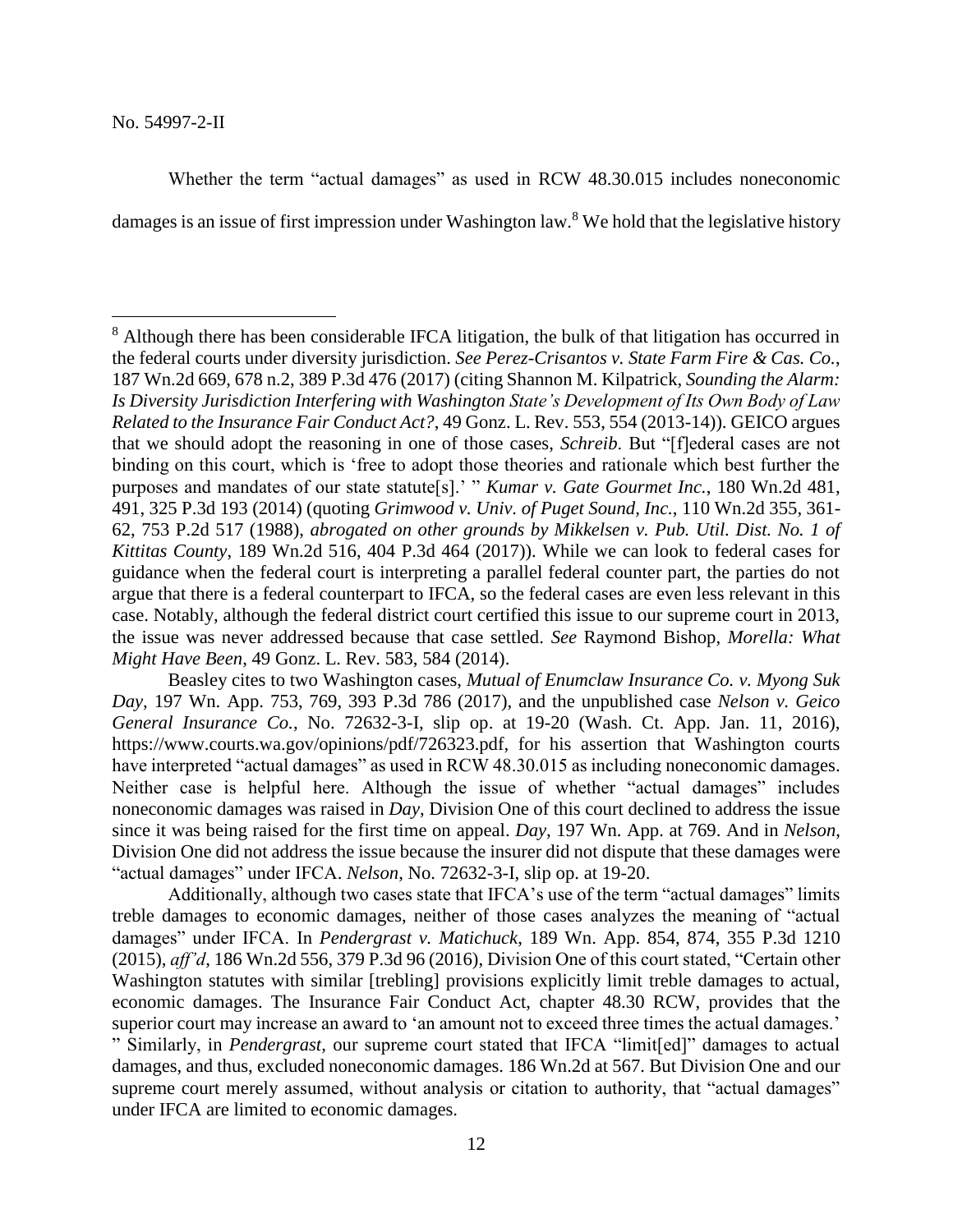demonstrates that noneconomic damages are "actual damages" under RCW 48.30.015 and reverse

the trial court.

1. RCW 48.30.015

This appeal requires us to interpret RCW 48.30.015. RCW 48.30.015 was enacted by the

legislature as part of IFCA and ratified by referendum measure in 2007. LAWS OF 2007, ch. 498,

§3; Referendum Measure 67 (approved Nov. 6, 2007). RCW 48.30.015 provides in part:

(1) Any first party claimant to a policy of insurance who is unreasonably denied a claim for coverage or payment of benefits by an insurer may bring an action in the superior court of this state to recover the *actual damages* sustained, together with the costs of the action, including reasonable attorneys' fees and litigation costs, as set forth in subsection (3) of this section.

(2) The superior court may, after finding that an insurer has acted unreasonably in denying a claim for coverage or payment of benefits or has violated a rule in subsection (5) of this section, increase the total award of damages to an amount not to exceed three times the *actual damages*.

(3) The superior court shall, after a finding of unreasonable denial of a claim for coverage or payment of benefits, or after a finding of a violation of a rule in subsection (5) of this section, award reasonable attorneys' fees and actual and statutory litigation costs, including expert witness fees, to the first party claimant of an insurance contract who is the prevailing party in such an action.

. . . .

(5) A violation of any of the following is a violation for the purposes of subsections (2) and (3) of this section:

[Listing various insurance regulations]

. . . .

(6) This section does not limit a court's existing ability to make any other determination regarding an action for an unfair or deceptive practice of an insurer or provide for any other remedy that is available at law.

. . . .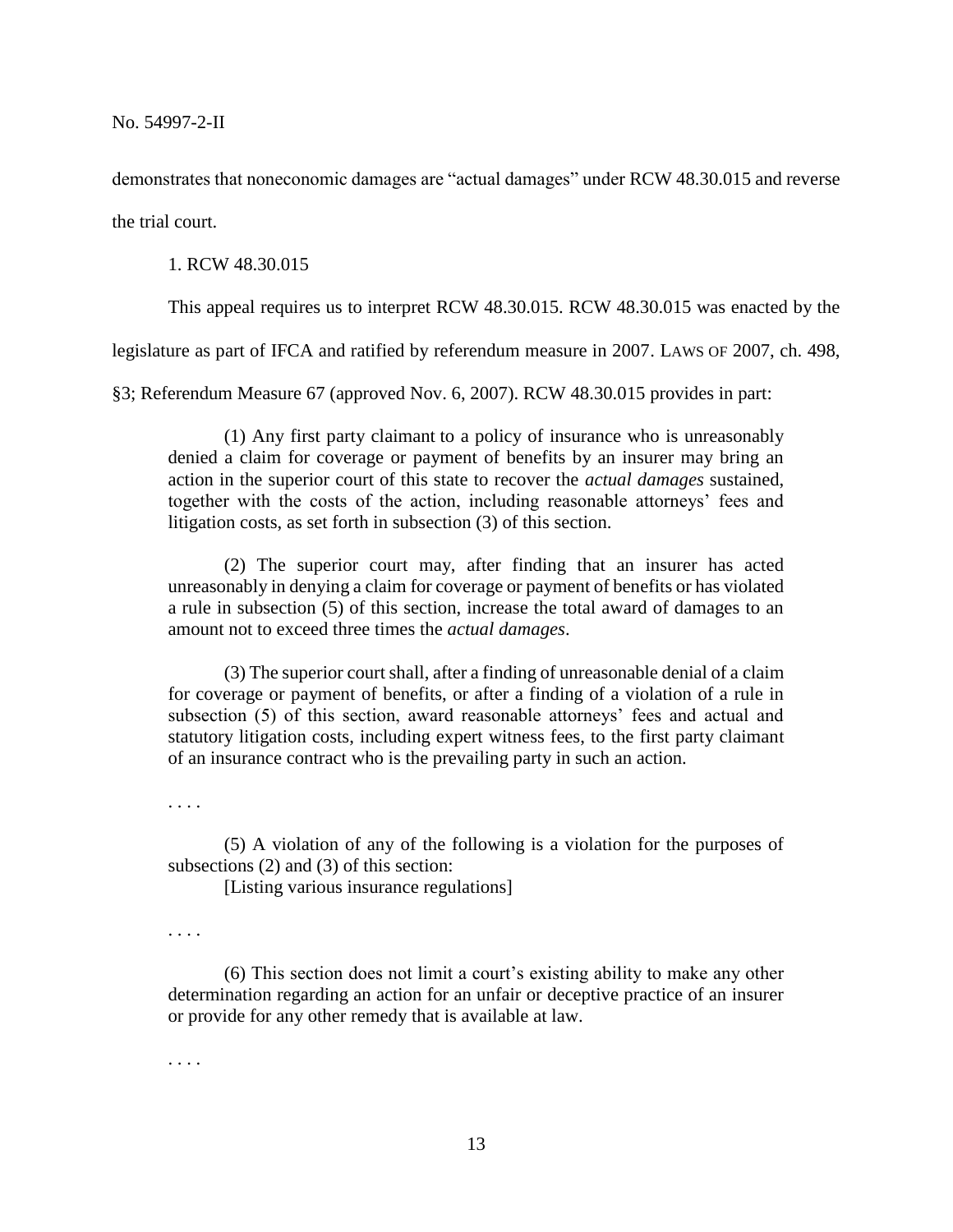(8)(a) Twenty days prior to filing an action based on this section, a first party claimant must provide written notice of the basis for the cause of action to the insurer and office of the insurance commissioner. Notice may be provided by regular mail, registered mail, or certified mail with return receipt requested. Proof of notice by mail may be made in the same manner as prescribed by court rule or statute for proof of service by mail. The insurer and insurance commissioner are deemed to have received notice three business days after the notice is mailed.

(b) If the insurer fails to resolve the basis for the action within the twentyday period after the written notice by the first party claimant, the first party claimant may bring the action without any further notice.

(c) The first party claimant may bring an action after the required period of time in (a) of this subsection has elapsed.

(d) If a written notice of claim is served under (a) of this subsection within the time prescribed for the filing of an action under this section, the statute of limitations for the action is tolled during the twenty-day period of time in (a) of this subsection.

(Emphasis added).

2. LEGAL PRINCIPLES

Whether the term "actual damages" as used in RCW 48.30.015 includes noneconomic damages is a question of statutory interpretation. We review issues of statutory interpretation de novo. *Perez-Crisantos v. State Farm Fire and Cas. Co.*, 187 Wn.2d 669, 675, 389 P.3d 476 (2017).

Our goal when interpreting a statute "is to ascertain and carry out the legislature's intent."

*Keodalah v. Allstate Ins. Co*., 194 Wn.2d 339, 344, 449 P.3d 1040 (2019). The primary indicator of legislative intent is the plain and unambiguous meaning of the words in a statute. *State v. Johnson*, 104 Wn.2d 179, 181, 703 P.2d 1052 (1985). When considering the plain meaning of the words in a statute, this court must examine the meaning of the words in the context of the statute as a whole and related provisions, related amendments, and " 'the statutory scheme as a whole.' "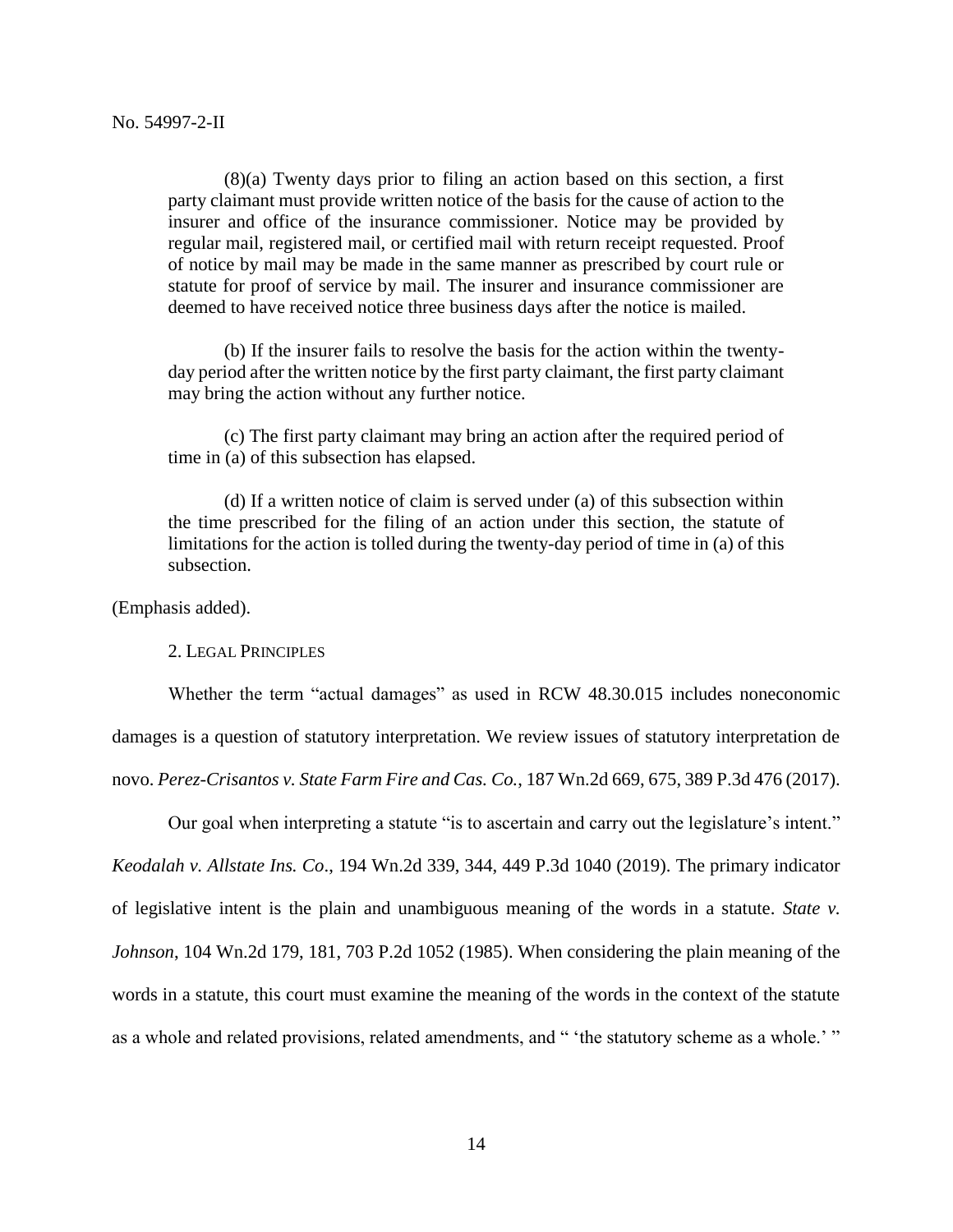*Keodalah*, 194 Wn.2d at 344 (internal quotation marks omitted) (quoting *State v. Evergreen Freedom Found*., 192 Wn.2d 782, 789, 432 P.3d 805 (2019)).

"If after reading the statute in context, it 'remains susceptible to more than one reasonable meaning, the statute is ambiguous and it is appropriate to resort to aids to construction, including legislative history.' " *Perez-Crisantos*, 187 Wn.2d at 676 (quoting *Dep't of Ecology v. Campbell & Gwinn, LLC*, 146 Wn.2d 1, 12, 43 P.3d 4 (2002)). Because IFCA was ratified by referendum measure, this court must also consider "the intent of the voters who ultimately ratified IFCA" when examining legislative intent. *Id.*

# 3. BEASLEY'S PLAIN LANGUAGE ARGUMENT

Citing *Rasor v. Retail Credit Co.*, 87 Wn.2d 516, 554 P.2d 1041 (1976), and *Martini v. Boeing Co.*, 137 Wn.2d 357, 971 P.2d 45 (1999), Beasley argues that the term "actual damages" has a plain language meaning that unambiguously includes noneconomic damages. Beasley asserts that even though these cases interpret different statutes, the Washington Law Against Discrimination<sup>9</sup> (WLAD) and the federal Fair Credit Reporting Act<sup>10</sup> (FCRA), we should hold that the same definition of "actual damages" applies here.

Although *Rasor* and *Martini* appear at first blush to rely on a plain language interpretation of "actual damages," our supreme court expressly rejected this interpretation of *Rasor* and *Martini* in *Segura*. Instead, the court held that the term "actual damages" is ambiguous and that *Rasor* and *Martini* had in in fact concluded that "actual damages" included compensatory, noneconomic

 $9$  Chapter 49.60 RCW.

<sup>10</sup> 15 U.S.C. § 1681 *et seq*.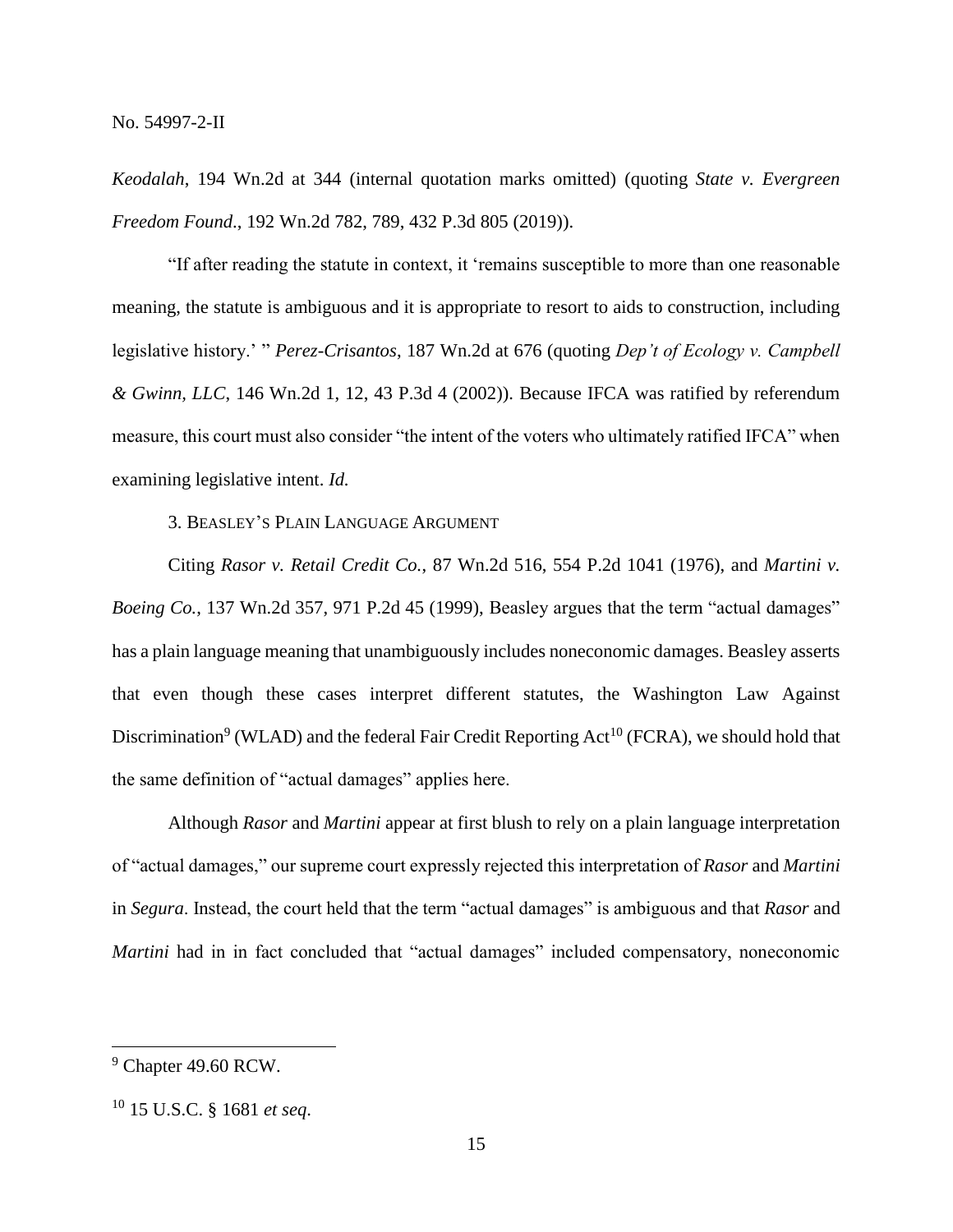damages based on the legislative purposes of their respective statutes.<sup>11</sup> *Segura*, 184 Wn.2d at 594- 96. We are bound by the *Segura* court's holding that "actual damages" is an ambiguous term. Accordingly, Beasley's plain language argument fails.

4. GEICO's INTENTIONAL TORT ARGUMENT

Relying on *White River Estates*, GEICO argues that the trial court did not err in refusing to allow Beasley to seek "emotional distress" damages under RCW 48.30.015 because such damages are only available for statutory violations when they amount to intentional torts and an action under IFCA is not an intentional tort. Br. of Resp't/Cross Appellant at 28. Because *White River Estates*  did not address the definition of "actual damages" and *Segura* provides a more specific analytical framework that applies when the statute in question requires interpretation of "actual damages," we reject GEICO's intentional tort argument.

Before our supreme court decided *Segura* in October 2015, it addressed the availability of "emotional distress" damages, a form of noneconomic damages, based on statutory violations of the Mobile Home Landlord Tenant Act<sup>12</sup> (MHLTA) in *White River Estates*. 134 Wn.2d at 765. In *White River Estates*, a landlord appealed a jury award of emotional distress damages for a violation of RCW 59.20.073(5), a provision of the MHLTA, that provided, in part, "Consent to an assignment [of a rental agreement] shall not be unreasonably withheld." RCW 59.20.073(5); *White River Estates*, 134 Wn.2d at 765**.**

<sup>&</sup>lt;sup>11</sup> A four-justice concurrence disagreed, stating that "the majority [had rejected] the definition of 'actual damages' established by [our supreme court's] prior decisions," specifically *Rasor* and *Martini*. *Segura*, 184 Wn.2d at 600-602 (McCloud, J. concurring in result only).

<sup>&</sup>lt;sup>12</sup> RCW 59.20.010.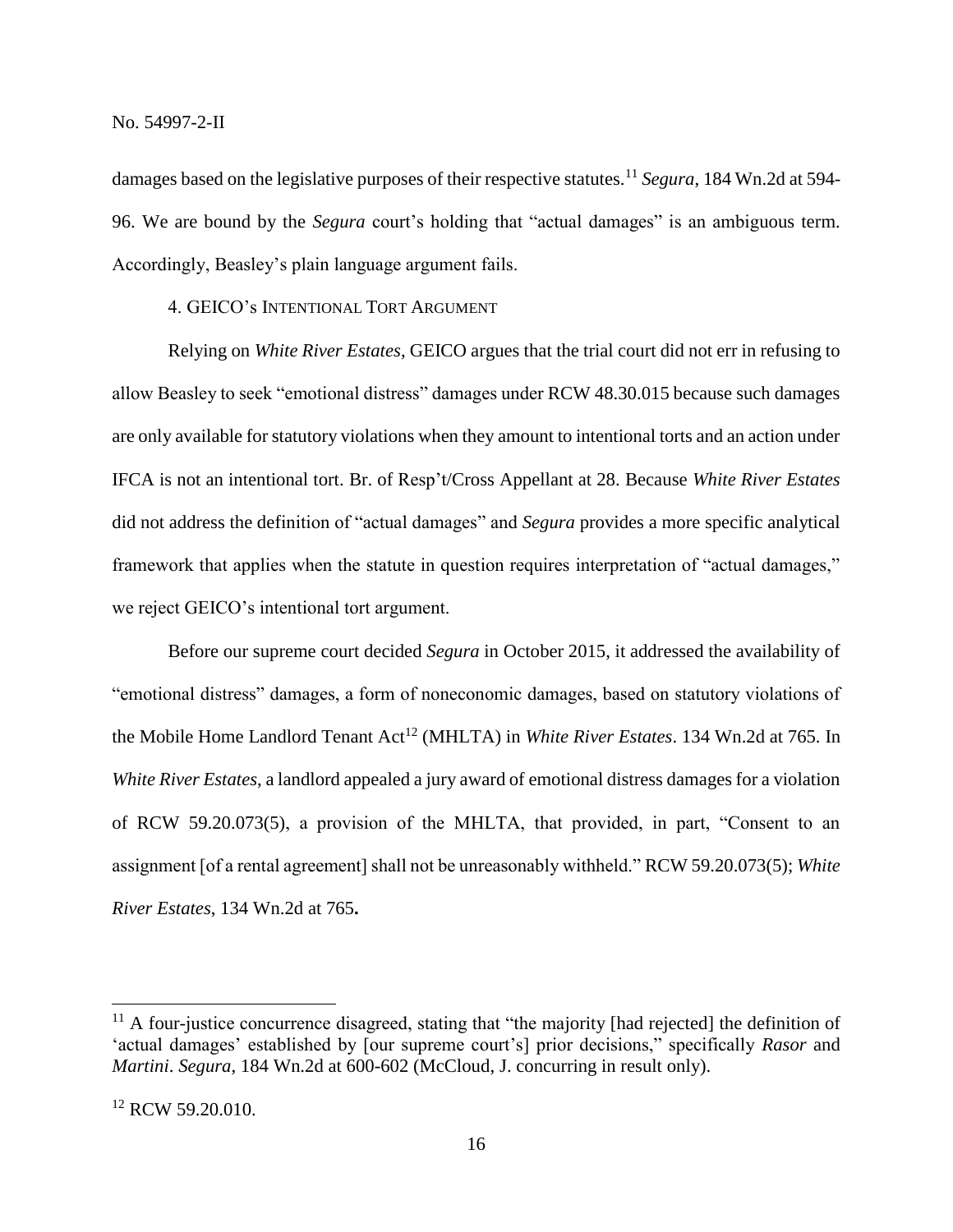Our supreme court held that "in the absence of a clear mandate from the Legislature," emotional distress damages were not available for a violation of [the MHLTA] because RCW 59.20.073(5) could be violated by negligent, rather than intentional, conduct. *White River Estates*, 134 Wn.2d at 766-69. In reaching its conclusion, the court noted that the statute was silent regarding what damages were available if the statutory provision at issue was violated. *Id.* at 766. But our supreme court's decision in *Segura* brings *White River Estates* intentional tort approach into question.

In *Segura v. Cabrera*, 179 Wn. App. 630, 635, 637, 319 P.3d 98 (2014), *aff'd*, 184 Wn.2d at 591-94, a two judge majority of Division Three of the Court of Appeals followed the *White River Estates* intentional tort approach to conclude that "actual damages" as used in the Residential Landlord Tenant Act<sup>13</sup> (RLTA) did not include emotional distress damages. But a five-justice majority of our supreme court abandoned the intentional tort approach. *Segura*, 184 Wn.2d at 591- 96. Instead, our supreme court resolved the issue as a matter of statutory interpretation by examining the broader statutory language and legislative intent, with a particular focus on the type of interest the statute was intended to protect. *Id.*

Unlike *White River Estates*, the issue here is what types of damages are included in the term "actual damages." Thus, this case is more similar to *Segura*. And, in light of our supreme court's refusal to apply the intentional tort approach under similar circumstances in *Segura*, accordingly, we decline to apply the *White River Estates* intentional tort test and apply the statutory interpretation test described in *Segura* instead.

<sup>13</sup> Chapter 59.18 RCW.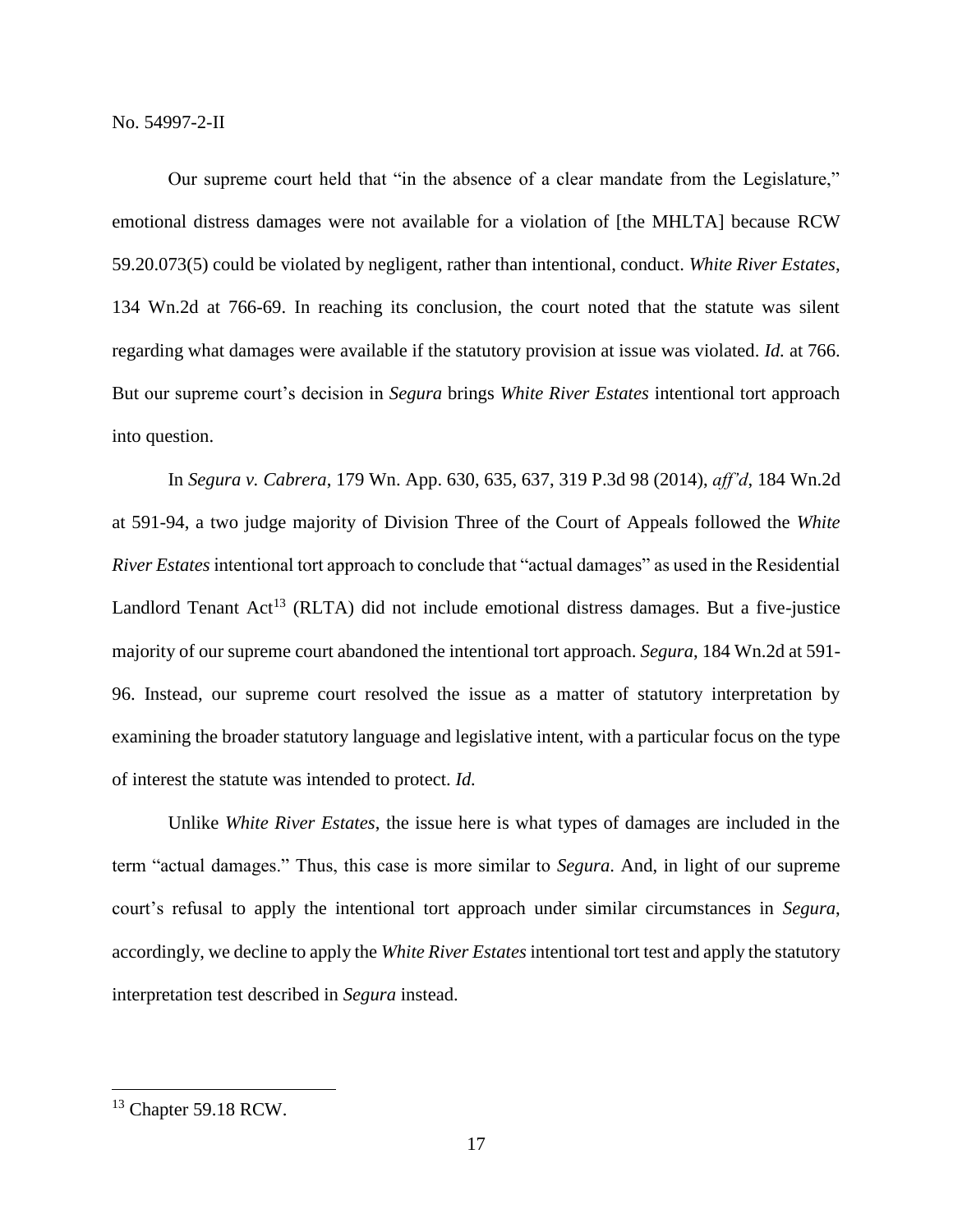## 5. *Segura* Test

As mentioned above, in *Segura* our supreme court considered whether the term "actual damages" in a provision of the RLTA included emotional distress damages. *Id.* The court held that there is no single definition for the term "actual damages" and that the term "actual damages" can have different meanings depending on context. *Id.* at 595-96. The court held that this ambiguity requires that the reviewing court examine legislative intent to determine the meaning of "actual damages." *Id.* at 594. The court emphasized that the legislative intent must be examined in the specific legislative context with a particular focus on the type of interest the legislation was intended to protect. *Id.*

*Washington Practice* provides a succinct summary of this approach:

Some statutes provide for "actual damages."[14] The Washington Supreme Court has interpreted the statutory phrase "actual damages" in different ways, depending upon the context.<sup>[15]</sup> The term "actual damages" is sometimes interpreted to mean "compensatory damages," and is distinguished from damages that are nominal, exemplary, or punitive.<sup>[16]</sup> On the other hand, "actual damages" may mean the measure of pecuniary harm, as distinguished from compensation for other types of harm such as emotional distress.<sup>[17]</sup> In interpreting the meaning of "actual *damages" in a statute, the court should focus on legislative intent, in particular the* 

<sup>14</sup> Citing *Segura*, 184 Wn.2d at 596 (addressing damages under RLTA); *Lian v. Stalick*, 106 Wn. App. 811, 25 P.3d 467 (2001) (addressing damages under RLTA); *Martini***,** 137 Wn.2d at 367-68 (addressing damages under the WLAD).

<sup>15</sup> Citing *Segura*, 184 Wn.2d at 596.

<sup>16</sup> Citing *Martini*, 137 Wn.2d at 367-68 (addressing WLAD); *Rasor*, 87 Wn.2d at 529 (addressing FCRA).

<sup>&</sup>lt;sup>17</sup> Citing *Segura*, 184 Wn.2d 587 (emotional distress damages not available for violation of the RLTA); *Wash. State Physicians Ins. Exch. & Ass'n v. Fisons Corp.*, 122 Wn.2d 299, 318, 322, 858 P.2d 1054 (1993) (personal injury damages not available under the Consumer Protection Act (CPA), chapter 19.86 RCW, and third party emotional distress injuries not available under the Product Liability Act (PLA), chapter 7.72 RCW).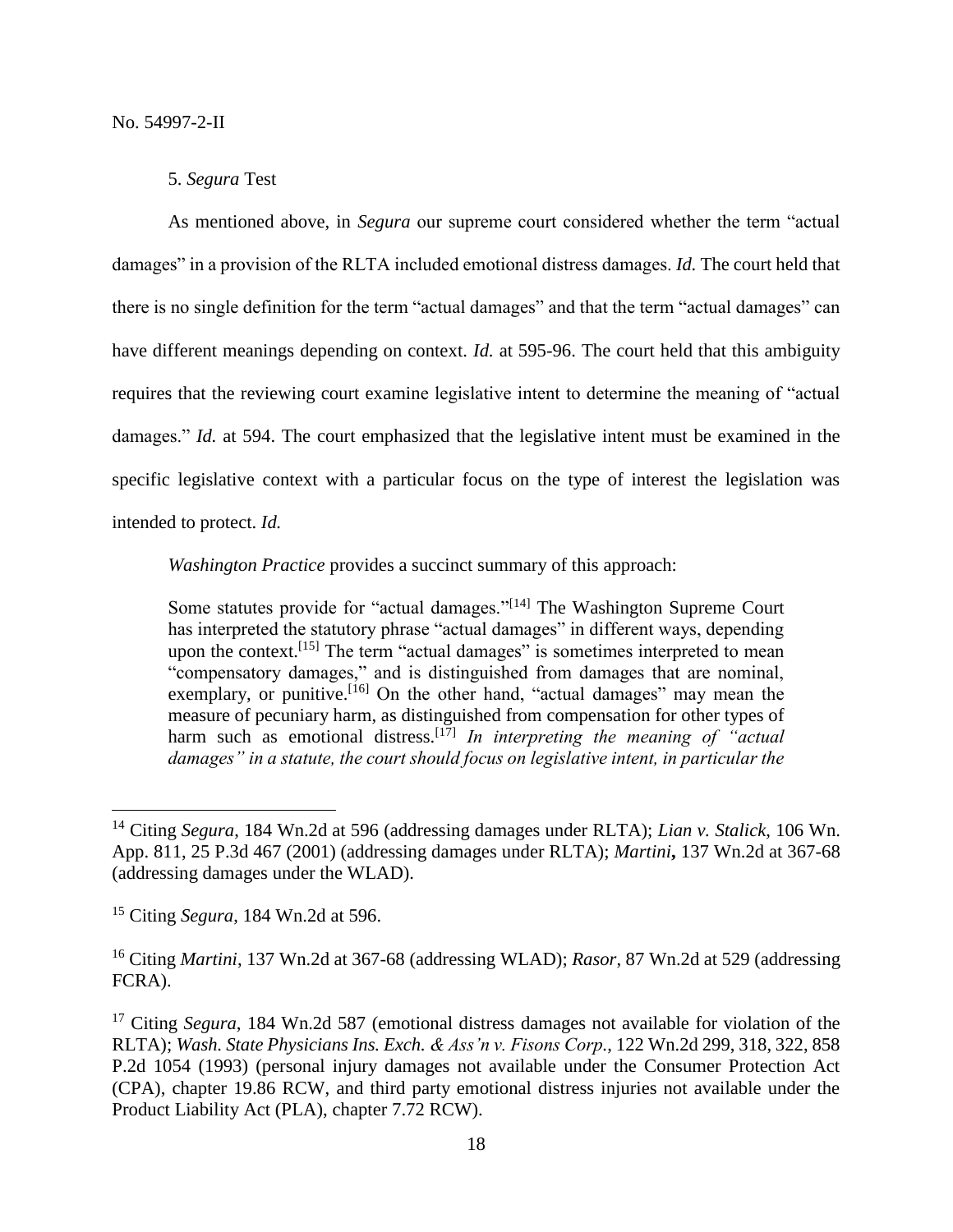type of interest the statute is designed to protect.<sup>[18]</sup> For example, [WLAD], which uses the term "actual damages" but also directs that the statute should be liberally construed to effect its purpose, allows the recovery of emotional distress damages as part of the "actual damages" authorized by the statute.<sup>[19]</sup>

16 WASHINGTON PRACTICE: TORT LAW AND PRACTICE § 6:2 (5th ed. 2021) (emphasis added). As the Washington Practice notes, the focus of our examination should be on legislative intent and, "in particular the type of interest the statute is designed to protect." *Id.*

6. LEGISLATIVE INTENT OF IFCA

Beasley argues that under our supreme court's decision in *Segura*, noneconomic damages are available under RCW 48.30.015 because the statute was intended to protect insureds. GEICO argues that Beasley "overstates the purpose of IFCA," and asserts that IFCA was "not necessary to provide an insured recourse," but merely "provided an additional avenue of potential recovery." Br. of Resp't/Cross Appellant at 22. GEICO also asserts that the voters' pamphlet's emphasis on punitive damages and lack of reference to meaning of actual damages supports the conclusion that the legislative intent was to not include noneconomic damages.

Under *Segura*, we must examine the legislative intent of IFCA with particular focus on the type of interest the legislation was intended to protect. 184 Wn.2d at 593-96. Considering IFCA's legislative history, taking into account the referendum measure, we hold that "actual damages" as used in RCW 48.30.015 includes noneconomic damages.

<sup>18</sup> Citing *Segura*, 184 Wn.2d at 596.

<sup>19</sup> Citing *Ellingson v. Spokane Mortg. Co.*, 19 Wn. App. 48, 56-58, 573 P.2d 389 (1978) (mental anguish and emotional distress damages available under WLAD).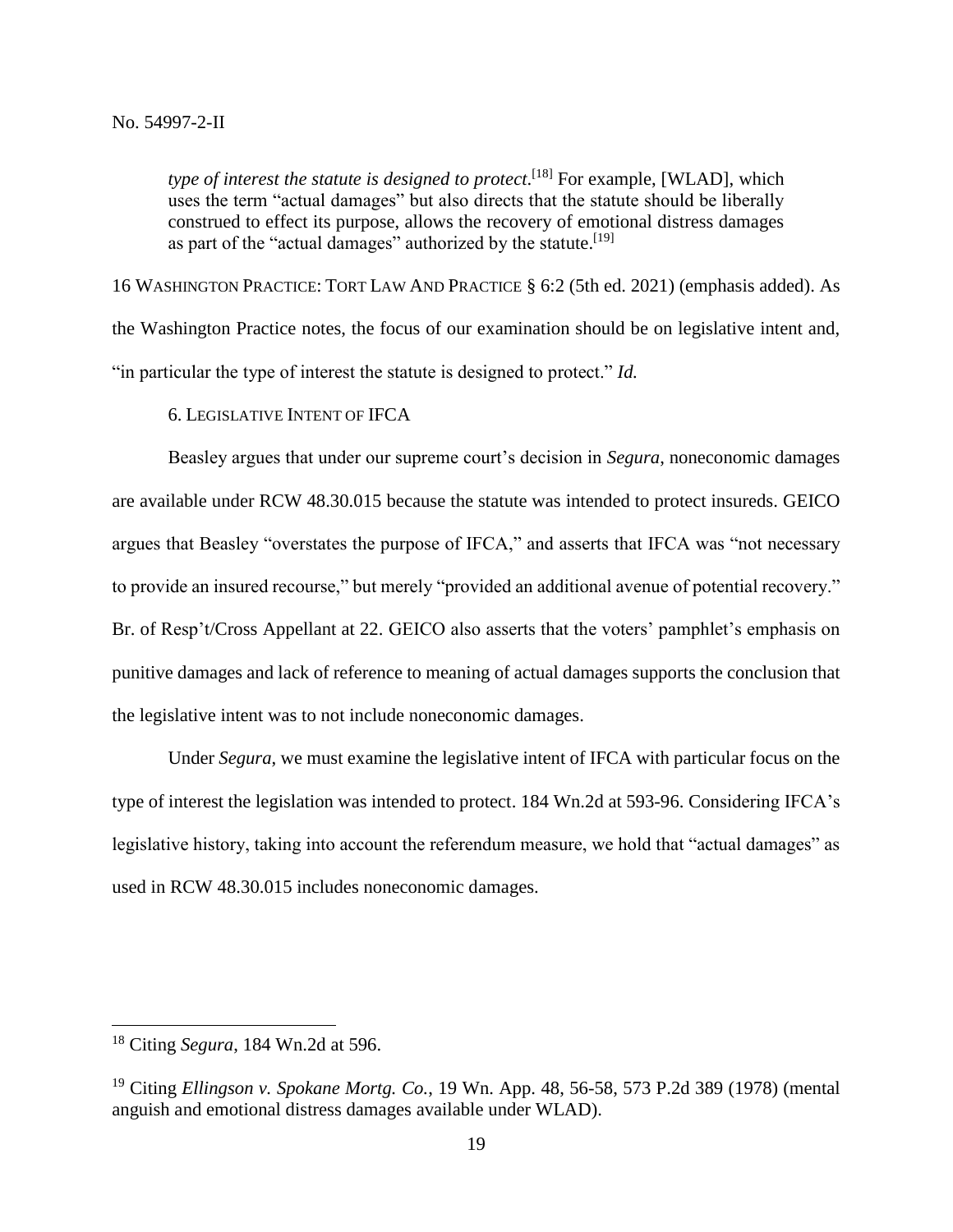$\overline{a}$ 

#### a. CONTEXT OF LEGISLATION: PREVIOUSLY AVAILABLE CLAIMS

Before the enactment and adoption by referendum of IFCA, an insured party could pursue claims against an insurer for (1) breach of contract, (2) the breach of the duty of good faith, and (3) violation of the CPA. Each category of claim allows for specific types of damages.

Breach of contract claims allow for the recovery of the benefits due under the contract plus interest and, under certain circumstances, for the recovery of attorney fees and costs. *Woo v. Fireman's Fund Ins. Co.*, 150 Wn. App. 158, 170-71, 208 P.3d 557 (2009). Breach of contract claims do not generally allow for noneconomic damages or trebling of damages. *See Repin v. State*, 198 Wn. App. 243, 256, 392 P.3d 1174 (2017).

Tort claims for the breach of the duty of good faith, also known as insurance bad faith claims,<sup>20</sup> allow for recovery of expenses; consequential damages; and "general tort damages," including noneconomic damages such as emotional distress caused by the breach of the duty of good faith. *St. Paul Fire & Marine Ins. Co. v. Onvia, Inc.*, 165 Wn.2d 122, 133, 196 P.3d 664 (2008) (general tort damages); *Coventry Assocs. v. Am. States Ins. Co.*, 136 Wn.2d 269, 284-85, 961 P.2d 933 (1988) (expenses); *Hamblin v. Castillo Garcia*, 9 Wn. App. 2d 78, 89, 441 P.3d 1283 (2019) (emotional distress); *Singh v. Zurich Am. Ins. Co.*, 5 Wn. App. 2d 739, 759-60, 428 P.3d 1237 (2018) (emotional distress). But insurance bad faith claims do not allow for trebling of damages.

And CPA claims allow "[a]ny person who is injured in his or her business or property by a violation" of various statutes to seek injunctive relief or seek to recover "actual damages

<sup>20</sup> *Tank v. State Farm Fire & Cas. Co.*, 105 Wn.2d 381, 385, 715 P.2d 1133 (1986) (the duty to act in good faith and liability for bad faith "generally refer[ ] to the same obligation" and these terms are used interchangeably).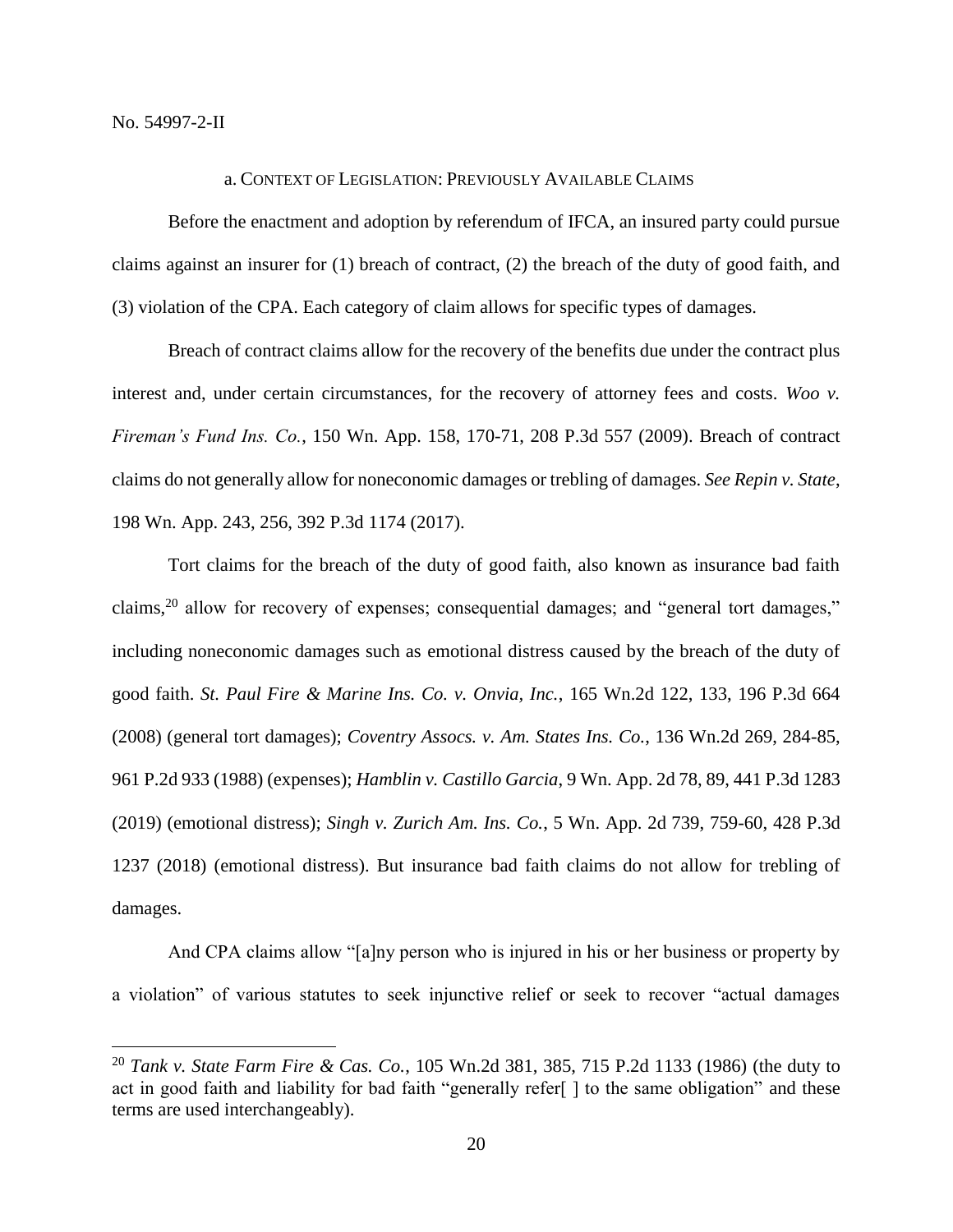$\overline{a}$ 

sustained by him or her . . . together with the costs of the suit, including a reasonable attorney's fee." RCW 19.86.090. The CPA also permits the trial court to treble the actual damages up to a maximum of \$25,000. *Id.* But the CPA damages are limited to injuries to business or property, so the CPA does not allow plaintiffs to seek recovery for personal injuries, whether economic or noneconomic. *Wash. State Physicians Ins. Exch. & Ass'n v. Fisons Corp.*, 122 Wn.2d 299, 318, 858 P.2d 1054 (1993).

## b. IFCA ENACTMENT

In 2007, the legislature passed the legislation enacting IFCA. LAWS OF 2007, ch 498. That same year, the legislation was ratified by referendum. *State of Washington Voters' Pamphlet, General Election* 13-15 (Nov. 6, 2007), https://www.sos.wa.gov/\_assets/elections/voters'%20pamphlet%202007.pdf. (Voters' Pamphlet). IFCA permitted plaintiffs to seek relief, including treble damages and attorney fees, for unreasonable denial of a claim for coverage or payment of benefits under an insurance policy and for violation of certain regulations adopted by the Washington State Insurance Commissioner.<sup>21</sup> RCW 48.30.010(7) (prohibiting unreasonable denial of claim for coverage or payment of benefits); RCW 48.30.015(1)-(6)). And the legislative history shows that IFCA was intended to be an independent, but not exclusive, remedy. *See* S.B. 5726 §4 (4), 60th Leg., Reg. Sess. (Wash. 2007); RCW 19.86.090; ENGROSSED SECOND SUBSTITUTE S.B. 5726 H. IFCP Comm. Amd. §§2, 3, 5,

 $21$  Our supreme court has clarified that IFCA does not allow for claims based on violations of certain regulations and that these regulatory violations are only relevant to RCW 48.30.015(2) and (3), which pertain to the trebling provision and the award of reasonable attorney fees and costs. *Perez-Crisantos*, 187 Wn.2d at 683-84.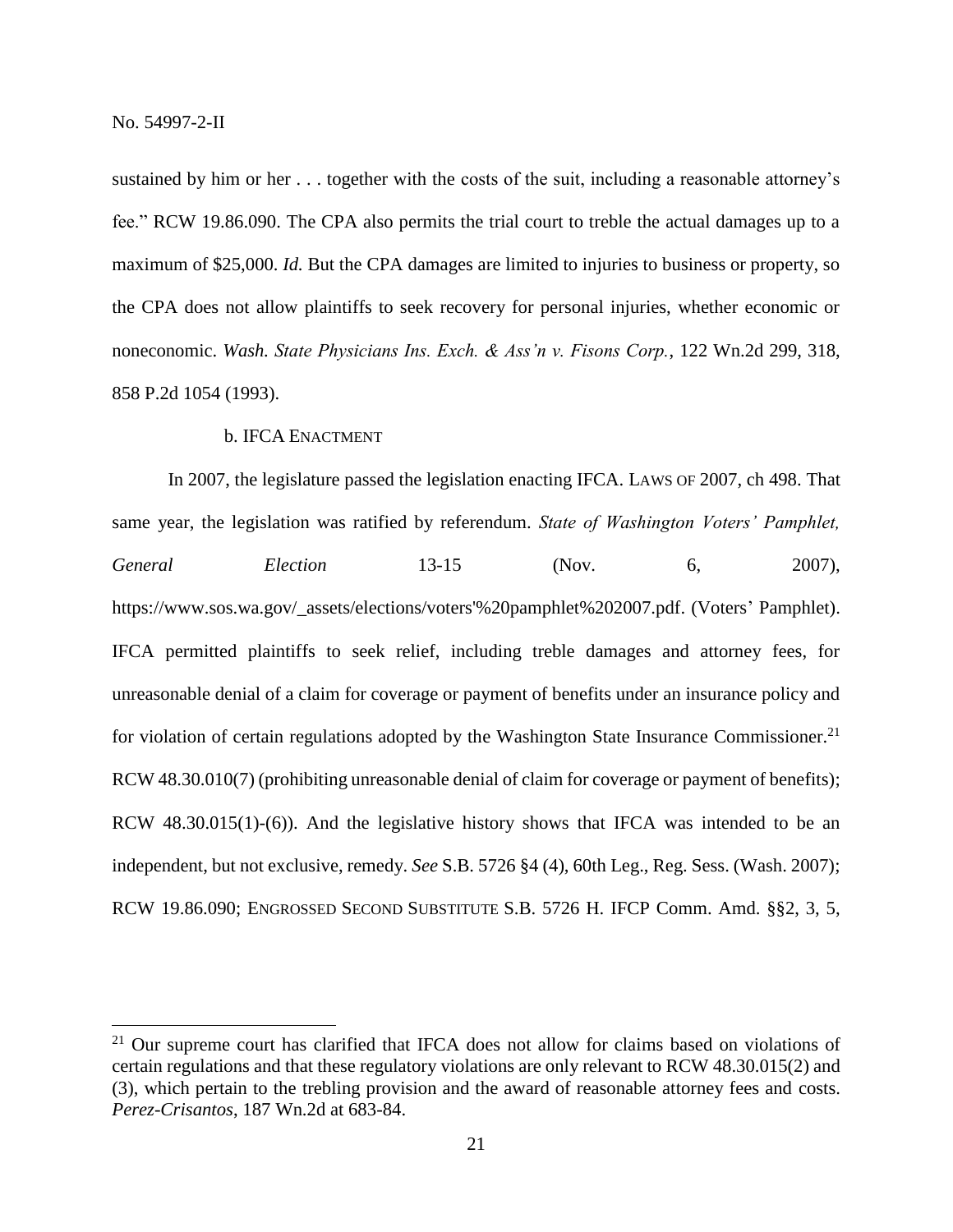60th Leg., Reg. Sess., (Wash. 2007); ENGROSSED SECOND SUBSTITUTE S.B. 5726 H. Amd. to IFCP Comm. Amd. 541, §6.

The Governor signed the bill as passed in the House without comment. The bill was then submitted for approval by the voter as a referendum measure. Voters' Pamphlet at 13.

# c. REFERENDUM MEASURE

The voters' pamphlet for the referendum measure summarized the existing law and the

provisions of the new law and contained statements for and against IFCA. Voters' Pamphlet at 13-

15. The official ballot title stated:

The legislature passed Engrossed Substitute Senate Bill 5726 (ESSB 5726) concerning insurance fair conduct related to claims for coverage or benefits and the voters have filed a sufficient referendum petition on this bill.

This bill would make it unlawful for insurers to unreasonably deny certain coverage claims, and permit treble damages plus attorney fees for that and other violations. Some health insurance carriers would be exempt.

*Id.* at 13.

The explanatory statement provided the voters with information about the then-existing state of the law and the effect of the proposed legislation. It stated a claim based on an unfair denial of an insurance claim could be pursued on several legal grounds but that IFCA would create a new, independent legal basis for such a claim and broaden the scope of recovery, in particular by allowing for punitive damages and the tripling of damages. *Id.* at 14.

The statement in favor of the referendum "emphasize<sup>[d]</sup> that [the legislation] w[ould] provide a remedy for, and deter, delay of payment in addition to denial of valid insurance claims," stating, in part, that the legislation "would help make the Insurance Industry honor its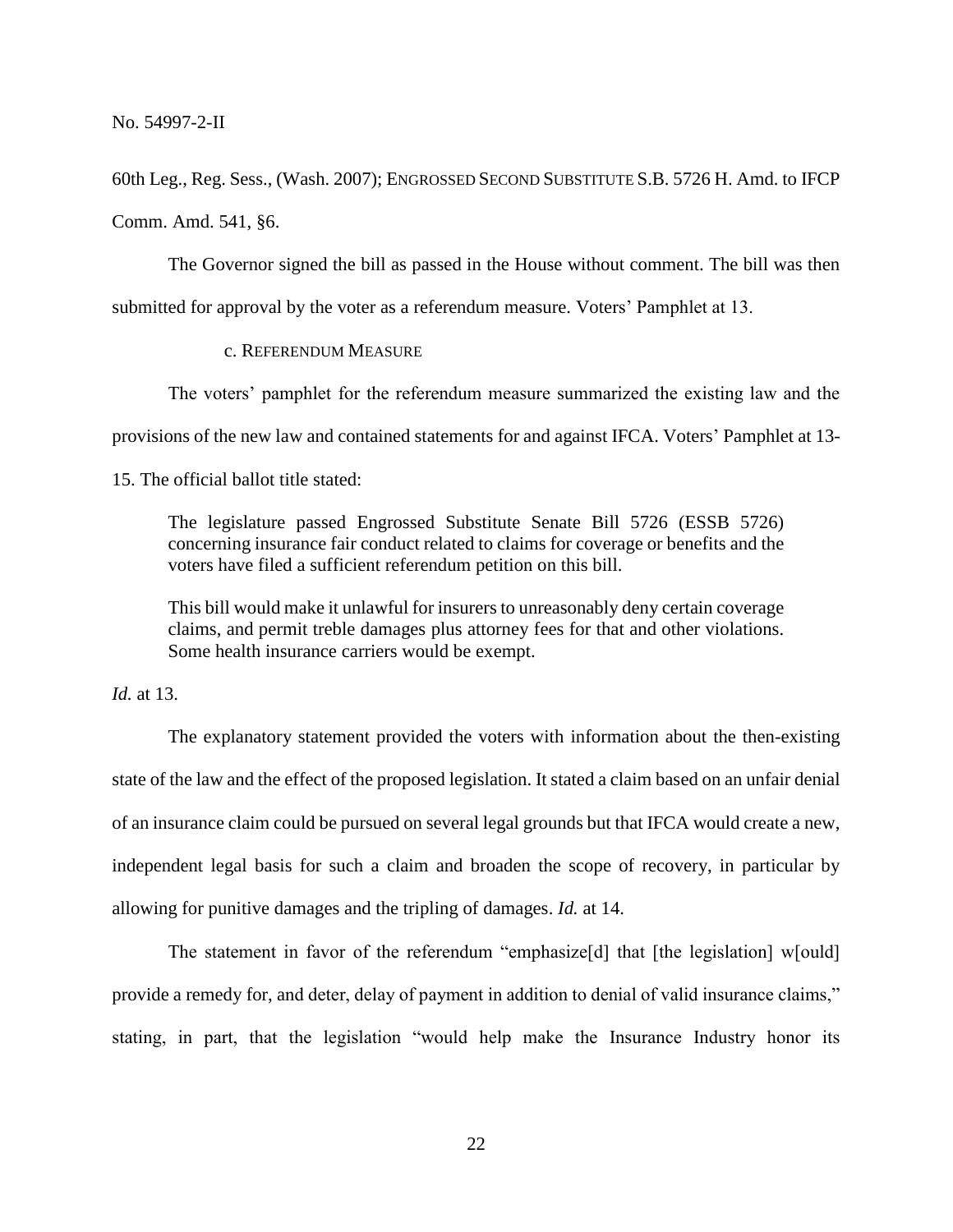$\overline{a}$ 

commitments by making it against the law to unreasonably delay or deny legitimate claims."<sup>22</sup> *Id.* at 15. The statement in favor did not mention the specific types of damages that an insured could seek. *Id.* Instead, the statement focused on the need for legislation that would allow insureds to seek redress for unreasonable denials of claims and discourage the insurance industry from engaging in unreasonable delay or denial of "legitimate claims." *Id.*

The statement against the referendum did not discuss the nature of the damages. Instead, it emphasized IFCA's potential effect on insurance premiums and the number of lawsuits and asserted that this legislation was being promoted by trial lawyers to create "new opportunities to file frivolous lawsuits and collect fat lawyers' fees" at the consumers' expense. *Id.* (emphasis omitted). The referendum passed. *See also November 06, 2007 General Election Results: Referendum Measure 67 Concerns Insurance Fair Conduct Related to Claims for Coverage or Benefits*, WASH. SECRETARY OF ST., https://results.vote.wa.gov/results/20071106/referendummeasure-67-concerns-insurance-fair-conduct-related-to-claims-for-coverage-or-benefits.html (last updated Nov. 29, 2007).

# d. LEGISLATIVE INTENT

To determine the meaning of "actual damages," we must look to legislative intent, with a particular focus on the type of interest the legislation was intended to protect. *Segura*, 184 Wn.2d at 594-96. Although nothing in IFCA's legislative history directly addresses the meaning of "actual damages," the legislative history demonstrates that the legislation was intended to protect the insureds by creating a new remedy for insureds harmed by the unreasonable delay in payment of

 $22$  The Chair of the House Insurance, Financial Services, and Consumer Protection Committee was one of the individuals who prepared the statement in favor of the referendum. Voters' Pamphlet at 15.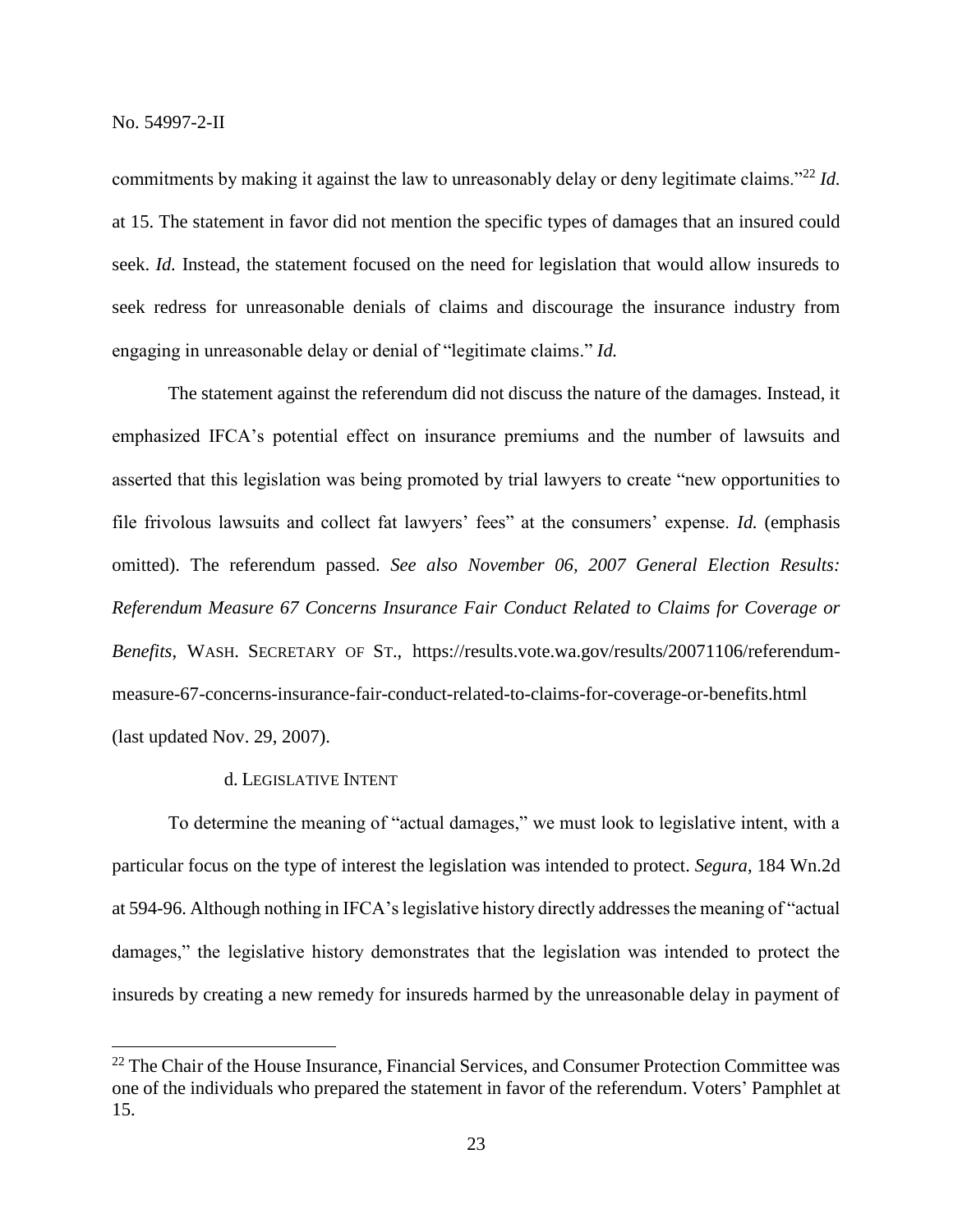$\overline{a}$ 

valid insurance claims and by encouraging insurers to honor their commitments by making it illegal to unreasonably delay or deny legitimate claims. Voters' Pamphlet at 15. Notably, our supreme court has recognized that "the specific purpose of IFCA was to provide insureds with another legal resource against their insurer for wrongful denials." *Perez-Crisantos*, 187 Wn.2d at 679.

The legislative history also suggests that the legislation was in part intended to serve a punitive purpose because it allows trial courts to treble damages. But a punitive purpose is not inconsistent with a legislative purpose of protecting insureds because the punitive aspects of the legislation also serve as a deterrent purpose that may provide insureds with additional protection.

Additionally, although the trebling provision may suggest that IFCA was at least partially punitive, the fact that the trebling was not mandatory but, rather, at the trial court's discretion, tempers this focus and suggests that punishment was not the primary purpose of the legislation. And the inclusion of a notice and cure period that offered the insurer an opportunity to correct any unreasonable behavior before being hauled into court also suggests that the intent of the legislation was to protect the insured rather than punish the insurer. RCW 48.30.015(8). Overall, these factors weigh in favor of finding that the intent was to protect insureds by providing a new, independent remedy for unreasonable behavior without limiting the type of damages available.<sup>23</sup>

 $23$  One could argue that we also consider that when IFCA was enacted our supreme court had not yet decided *Segura* and the legislature could be deemed to have been aware that *Rasor* and *Martini*  appeared to define "actual damages" as including noneconomic damages. But in *Segura*, our supreme court held that *Rasor* and *Martini* did not establish a common definition of "actual damages," and that these cases were instead decided based on the nature of the interest the legislation at issue was designed to protect. 184 Wn.2d at 594-95. We are bound by our supreme court's characterization of the analysis in *Rasor* and *Martini*, so we cannot assume that the legislature construed *Rasor* and *Martini* otherwise.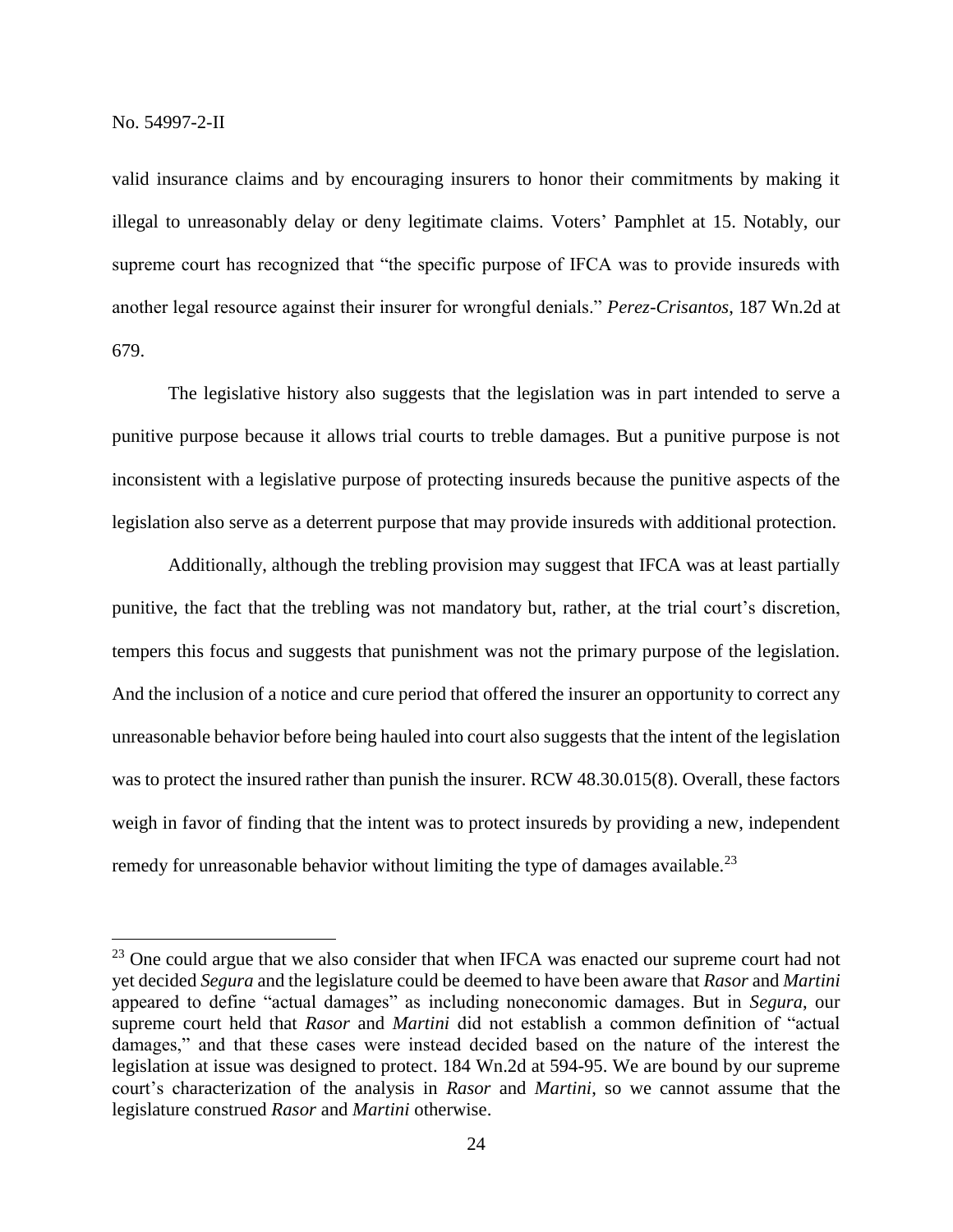Furthermore, IFCA can be easily distinguished from the legislation addressed in *Segura*, where our supreme court determined that the legislature did not intend to include noneconomic damages as part of the "actual damages" allowed under the RLTA. 184 Wn.2d at 596. The court's decision in *Segura* was based on (1) the existence of specific statutory language focusing on the return of tenants' funds, and (2) a legislative history of the RLTA that demonstrated that the act was intended to ensure the return of tenants' money rather than to provide for personal redress or to protect tenants against harm. *Id.* at 593-96. Here, in contrast, nothing in IFCA specifies the type of damages envisioned by the legislature or suggests any limitation on damages. And the legislative history discloses that IFCA was intended to provide additional protections and avenues for relief for insureds. Unlike the restrictive statutory language and legislative history in *Segura*, the broad language and legislative purpose here suggests that the legislature intended "actual damages" under IFCA to be interpreted broadly and to include noneconomic damages.

This case can also be distinguished from *Fisons Corp.*, which interpreted the CPA as not permitting recovery of personal noneconomic damages. 122 Wn.2d at 317-18. Unlike here, the legislation at issue in *Fisons* expressly permitted damages only when those damages related to the harm of business or property. *Id.* Here, there are no similar limitations in the relevant legislation.

The legislative history here discloses a purpose more similar to those in *Rasor* and *Martini*, which interpreted "actual damages" as including noneconomic damages. In *Segura*, our supreme court stated that the statutes at issue in *Rasor* and *Martini*, FRCA and WLAD, were both intended to "guard against harm to the person," so "[t]he inclusion of emotional distress damages in in those cases is not surprising, as such provision comports with the purpose and protections afforded by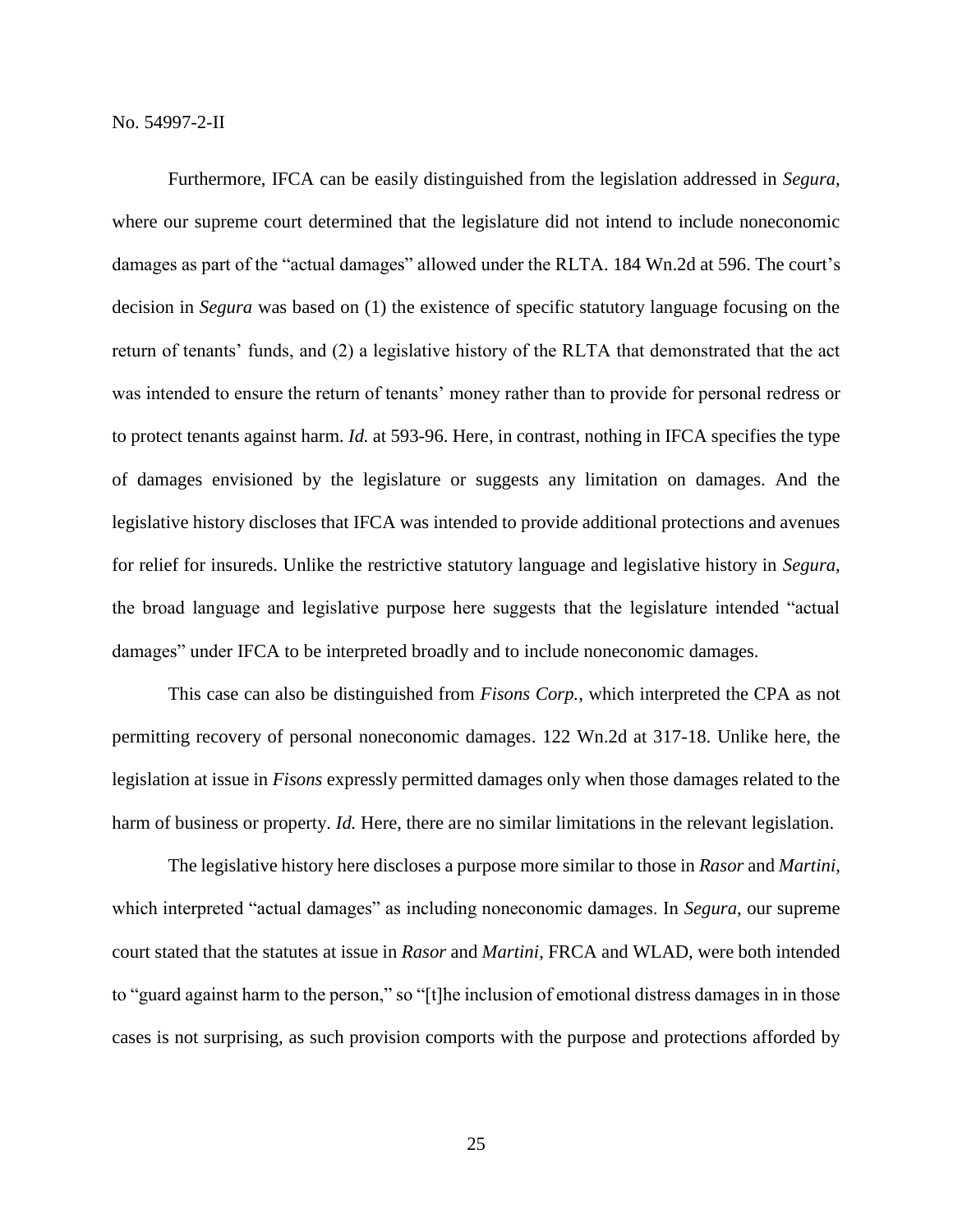the statutes in question." 184 Wn.2d at 594. Similarly, here, allowing noneconomic damages comports with the purpose of protecting insureds against unfair conduct by insurers.

Accordingly, we hold that because the term "actual damages" as used in IFCA is ambiguous and, as in *Rasor* and *Martini*, the legislative history of IFCA demonstrates that the act was intended to protect insureds and provide additional remedies, "actual damages" includes noneconomic damages and the trial court erred by refusing to so instruct the jury.

## C. REMEDY

 $\overline{a}$ 

Beasley argues that because the noneconomic damages for the insurance bad faith claim and the IFCA claim are identical, we should remand only to allow the trial court to determine whether to triple the noneconomic damages awarded in the insurance bad faith claim.<sup>24</sup> Beasley also argues that because the damages for the insurance bad faith and IFCA claims are identical, "GEICO should be collaterally estopped from relitigating the amount of Beasley's [noneconomic] damages." Br. of Appellant/Cross Respondent at 27.

But Beasley cites no authority establishing that noneconomic damages for the insurance bad faith claims and the IFCA claims are identical, and his argument ignores the elements of each type of claim and causation. Although both types of claims rest on an insurer's unreasonable behavior, they are not identical.

<sup>&</sup>lt;sup>24</sup> GEICO also argues that by asking us to hold that the IFCA damages are the same as the insurance bad faith damages, Beasley "is essentially seeking double recovery." Br. of Resp't/Cross Appellant at 14. Beasley contends that he is not seeking double recovery because he is asking only that we remand to allow the trial court to consider whether to treble the insurance bad faith damages. Beasley is correct that he does not seek an award of the same damages awarded under the insurance bad faith claim; he merely seeks remand for the trial court to determine whether those damages can be trebled under IFCA.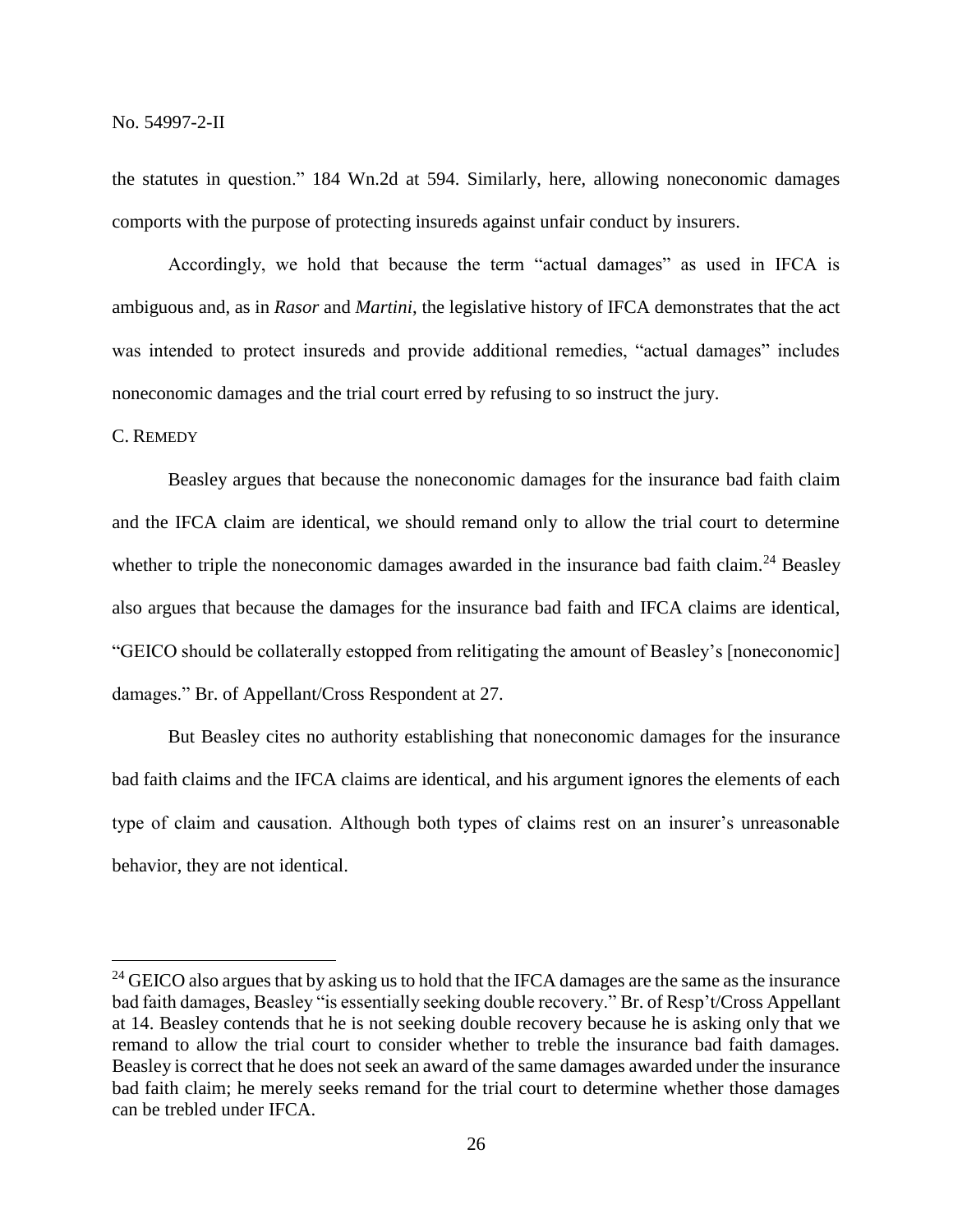Insurance bad faith claims require, among other elements, that the insurer have acted in its own interest over the insured's interest and that the damages be proximately caused by the insurer's bad-faith actions. *Mut. of Enumclaw Ins. Co. v. Dan Paulson Constr., Inc.*, 161 Wn.2d 903, 916, 169 P.3d 1 (2007) (damages in an action for insurance bad faith must be proximately caused by breach of duty of good faith); *Coventry Assocs. v. Am. States Ins. Co.*, 136 Wn.2d 269, 280, 961 P.2d 933 (1998) (insurance bad faith exists when an insurer acts in its own interest above that of the insured). Insurance bad faith claims do not require that the insurer's acts result in unreasonable denial of a claim. *See Coventry*, 136 Wn.2d at 279 (first-party insured has a cause of action for bad faith investigation even where there is ultimately no coverage); *see also St. Paul Fire & Marine Ins. Co. v. Onvia, Inc.*, 165 Wn.2d 122, 131-32, 196 P.3d 664 (2008) (holding that an action for bad faith is not dependent on the duty to indemnify).

In contrast, IFCA claims require that the insurer's unreasonable act or acts result in the unreasonable denial of the insured's claim, and any IFCA damages must be caused by that denial. *W. Beach Condo. v. Commonwealth Ins. Co. of Am.*, 11 Wn. App. 2d 791, 805, 455 P.3d 1193, *review denied*, 195 Wn.2d 1026 (2020). IFCA does not require that the insurer have been acting in its own interest over the insured's interest.

In addition, the trial court in this case gave an unchallenged jury instruction that a finding of bad faith can be based on a violation of the insurance regulations contained in WAC 284-30- 330. In contrast, the supreme court held in *Perez-Crisantos* that IFCA does not provide a cause of action for regulatory violations. 187 Wn.2d at 684.

Although some insurance bad faith and IFCA claims could overlap, it is possible that some of an insurer's self-serving actions or violations of insurance regulations may not ultimately result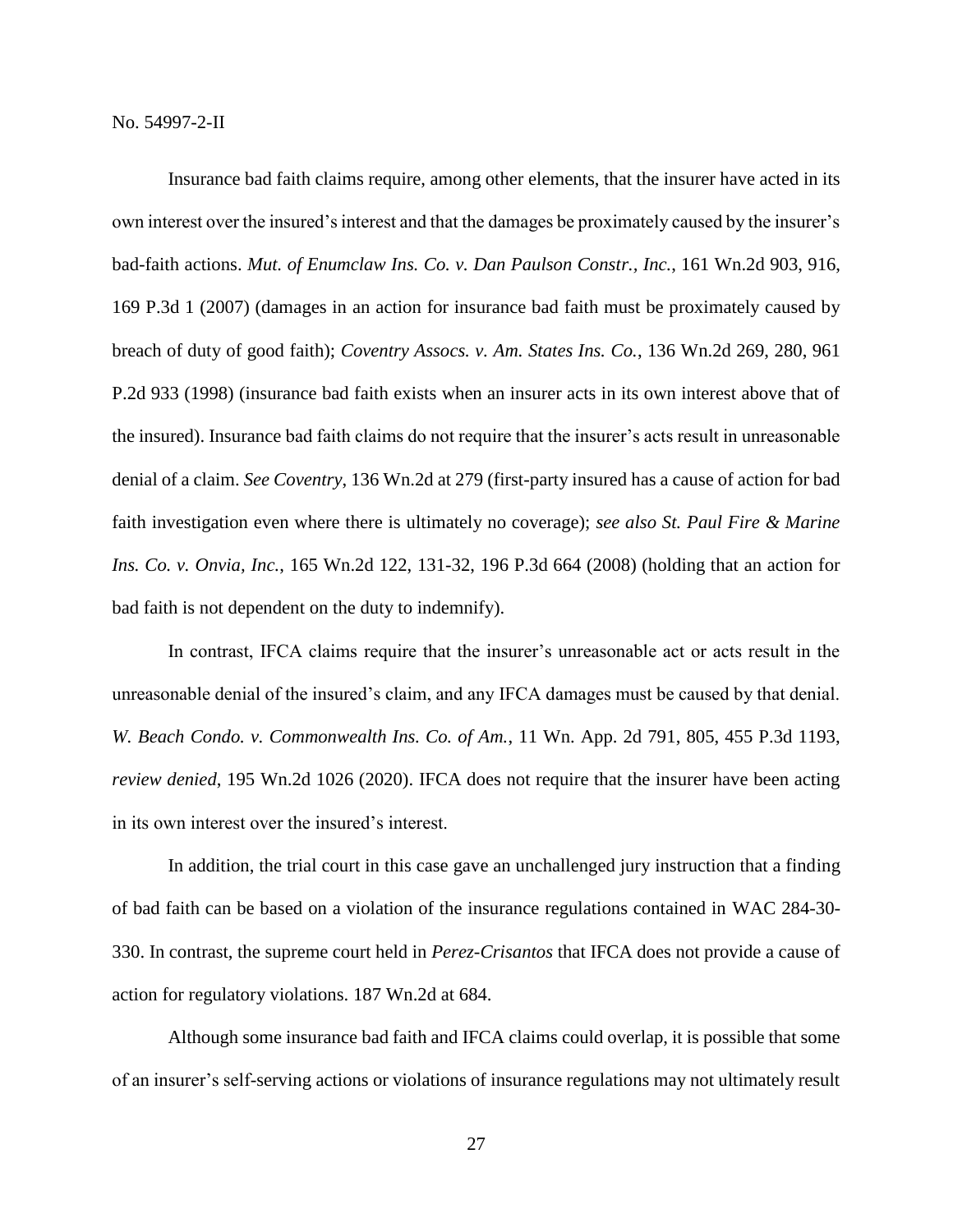$\overline{a}$ 

in the unreasonable denial of a claim and, thus, would establish only an insurance bad faith claim. Because the claims may differ, the damages could also differ. And because the damages under each category of claim are not necessarily the same, we cannot presume that the bad faith damages the jury awarded also were caused by the IFCA violations. Accordingly, we hold that merely tripling the bad faith noneconomic damages is not an appropriate remedy.<sup>25</sup>

Beasley argues that because the bad faith and IFCA damages are identical, GEICO should be estopped from relitigating the amount of noneconomic damages. Because Beasley premises this argument on his assertion that the noneconomic damages for each claim are identical and we hold that the damages are not identical, Beasley's estoppel argument fails.

GEICO argues that "[t]he only appropriate remedy would be to remand for a new trial." Br. of Resp't/Cross Appellant at 13. A new trial on the claims themselves is not appropriate because Beasley does not challenge the verdicts on the substantive claims, and, as discussed below, GEICO's cross-appeal arguments fail. But a new trial on noneconomic damages under IFCA is appropriate because the trial court prevented Beasley from arguing that noneconomic damages were available under the IFCA claim, and the jury was not instructed to determine the noneconomic damages under the IFCA claim.<sup>26</sup>

 $25$  GEICO asserts that the relief requested by Beasley would be an improper reformation of the jury verdict and that Beasley's reliance on *Eagle Point Condo. Owners Ass'n v. Coy*, 102 Wn. App. 697, 9 P.3d 898 (2000) does not support the remedy Beasley requests. Because we reject Beasley's requested relief on other grounds, we do not address whether it would be an improper reformation of the jury verdict.

<sup>&</sup>lt;sup>26</sup> Washington courts have repeatedly held that duplicative damage awards are void against public policy. *See, e.g.*, *Conrad ex rel. Conrad v. Alderwood Manor*, 119 Wn. App. 275, 290, 78 P.3d 177 (2003) ("a double damage award is contrary to Washington law"); *Eagle Point Condo. Owners Ass'n*, 102 Wn. App. at 702 ("It is a basic principle of damages, both tort and contract, that there shall be no double recovery for the same injury.").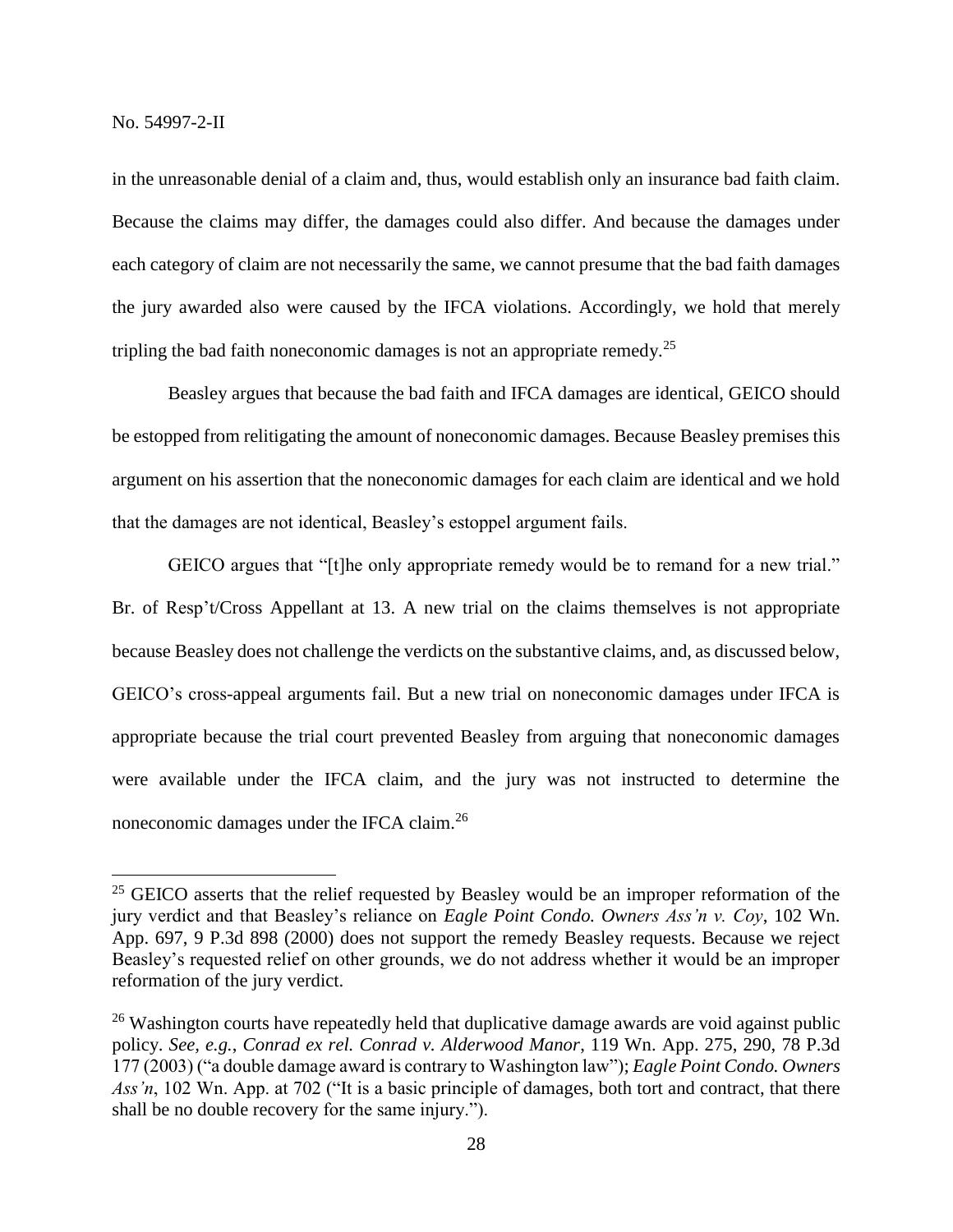The proper remedy is based on an understanding that although not all bad faith conduct constitutes an IFCA violation, we can presume under the facts of this case that GEICO's IFCA violations also constituted bad faith. The trial court instructed the jury that an IFCA violation required an unreasonable denial of benefits and instructed that "[t]he Court has determined that [GEICO] unreasonably denied the payment of benefits by failing to pay the undisputed \$10,000 offer of UIM benefits made on October 23, 2015." CP at 164. An *unreasonable* denial of benefits under the facts of this case necessarily constituted bad faith. *E.g.*, *Robbins v. Mason County Title Ins. Co.*, 195 Wn.2d 618, 633, 462 P.3d 430 (2020) (bad faith exists if a breach of contract is " 'unreasonable, frivolous, or unfounded' ") (internal quotation marks omitted) (quoting *Am Best Food, Inc. v. Alea London, Ltd.*, 168 Wn.2d 398, 412, 229 P.3d 693 (2010)). Further, GEICO's denial of payment of benefits here arguably constituted a violation of WAC 284-30-330(7)– compelling a first party claimant to litigate by offering substantially less than the amount ultimately recovered. Such a violation would constitute bad faith under the court's instructions.

Because a violation of IFCA also would constitute bad faith under the facts of this case, any IFCA noneconomic damages necessarily would have been included in the \$400,000 the jury awarded in bad faith damages. But as noted above, the IFCA noneconomic damages may be less than the bad faith damages because the bad faith cause of action is much broader. Therefore, we much remand for a new trial on the issue of IFCA noneconomic damages only.

Once a jury determines the amount of IFCA noneconomic damages, Beasley is not automatically entitled to treble damages. RCW 48.30.015(2) states that the superior court "*may . . .* increase the total award of damages to an amount not to exceed three times the actual damages." (Emphasis added.) Therefore, after the jury determines the amount of IFCA noneconomic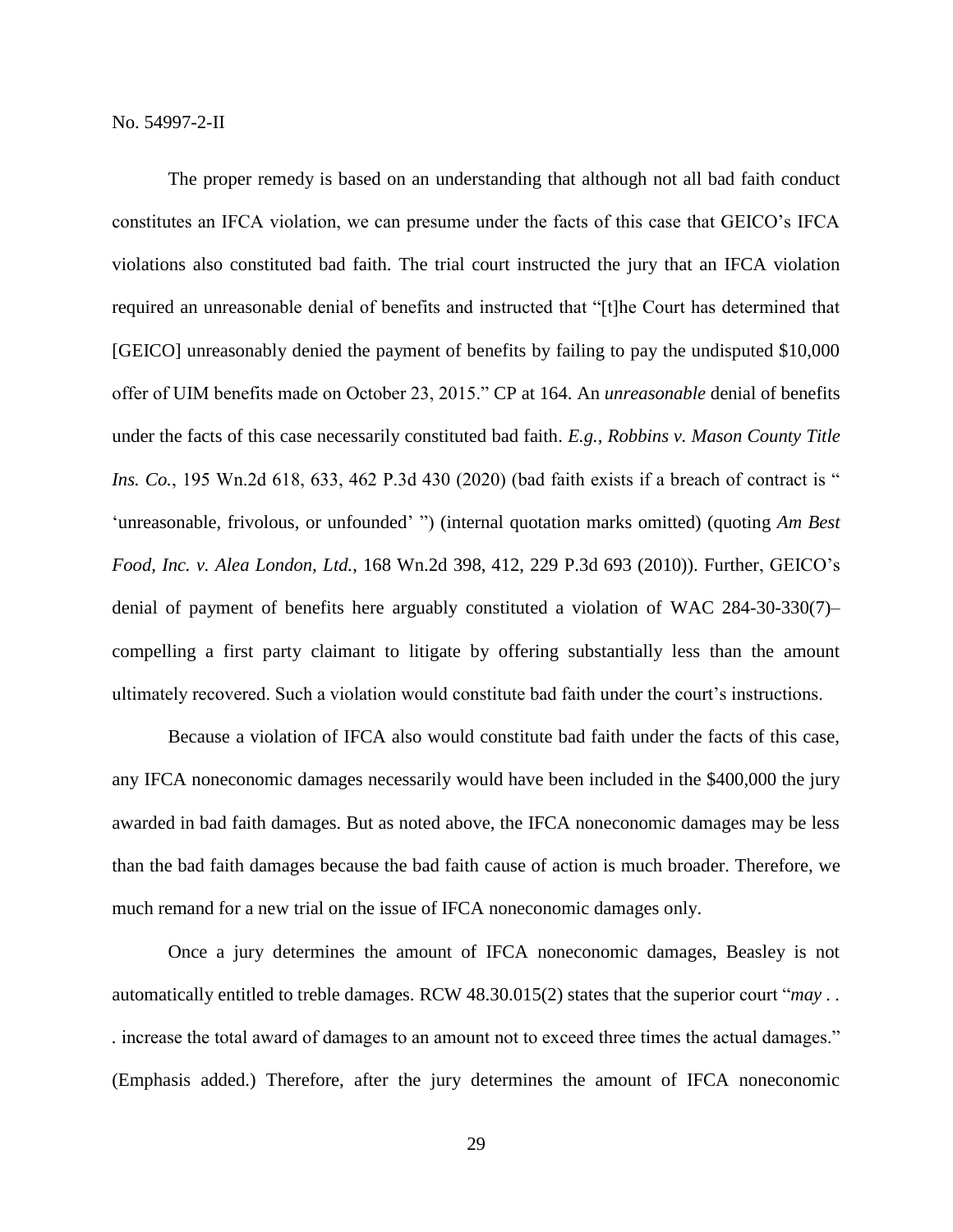damages, the trial court in its discretion will decide whether to increase the amount of actual damages.

However, if the trial court increases actual damages, Beasley is not entitled to double recovery. Therefore, Beasley is not entitled to recover the amount the jury awards in IFCA noneconomic damages. That amount is included in the \$400,000 in bad faith damages that Beasley already will recover. Instead, Beasley will be entitled to recover only the increased amount the trial court awards.<sup>27</sup>

In addition, Beasley cannot relitigate the \$400,000 in bad faith damages the jury awarded in the first trial, which necessarily included IFCA damages. Therefore, Beasley cannot recover any amount above \$400,000 in IFCA noneconomic damages and the trial court must disregard any amount the jury awards in IFCA noneconomic damages that exceeds \$400,000 in determining the amount (if any) of increased damages. $^{28}$ 

A majority of the panel having determined that only the foregoing portion of this opinion will be printed in the Washington Appellate Reports and that the remainder shall be filed for public record in accordance with RCW 2.06.040, it is so ordered.

Unpublished text follows.

 $27$  For example, if the jury awards \$100,000 in IFCA noneconomic damages and the trial court increases that amount to \$300,000, Beasley will be entitled to recover only \$200,000.

<sup>&</sup>lt;sup>28</sup> For example, if the jury awards \$500,000 in IFCA noneconomic damages, Beasley could not recover the additional \$100,000 and the most the trial court could award in increased damages would be \$800,000 (three times the \$400,000 cap less the \$400,000 Beasley already recovered in bad faith damages).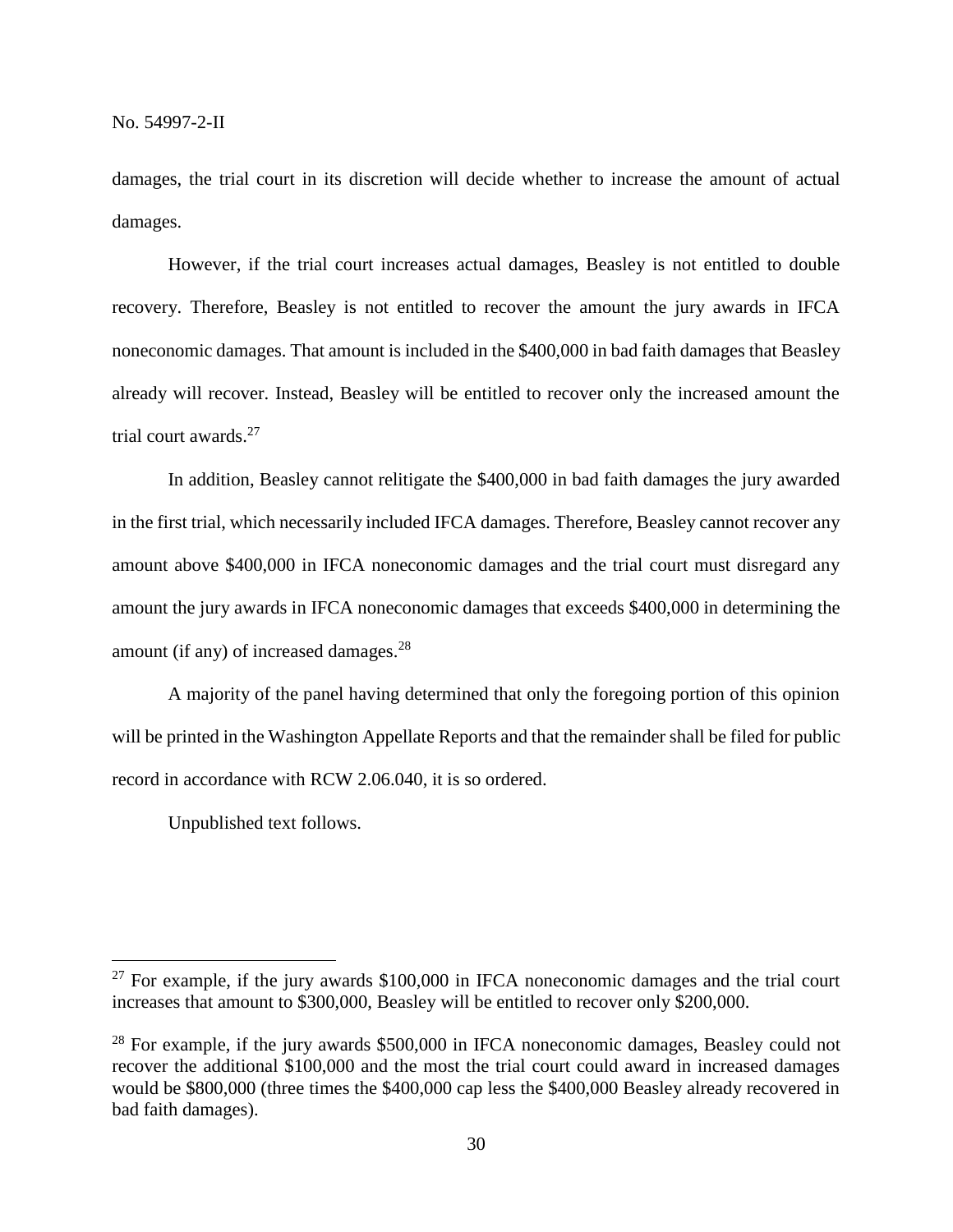#### GEICO'S CROSS APPEAL

We next turn to GEICO's cross appeal. In its cross appeal, GEICO argues that (1) Beasley's IFCA claim cannot stand because the claim was premised on a violation of a regulation and such claims are not permitted under *Perez-Cristanos*, (2) "the [trial] court erred in granting [Beasley's] motion for directed verdict/judgment as a matter of law that GEICO violated IFCA by failing to pay the \$10,000 offer," and in instructing the jury that the court had determined that GEICO had unreasonably denied payment of benefit by not paying the \$10,000 offer, and (3) the trial court erred when it granted Beasley's post-trial motion to treble the IFCA damages. Br. of Resp't/Cross Appellant at 35. These arguments fail.

# A. BEASLEY'S RIGHT TO BRING AN IFCA CLAIM

GEICO argues that Beasley's IFCA claim cannot stand because the claim was premised on a violation of a regulation and such claims are not permitted under *Perez-Cristanos*. Beasley does not address this argument. GEICO is correct that an IFCA claim cannot be based on a violation of an insurance regulation. *Perez-Crisantos*, 187 Wn.2d at 672. But that is not what happed here.

In *Perez-Crisantos*, our supreme court addressed whether the appellant could bring an IFCA claim based on the premise that the insurer "compelled him to litigate his UIM claim" by offering him nothing prior to his filing suit and that this was a violation of WAC 284-30-330(7), which prohibited insurers from forcing insured's to "litigate to recover" benefits that they were entitled to by making lowball offers. 187 Wn.2d at 678, 675. Our supreme court held that IFCA did not create "a new and independent private cause of action for violation of [certain insurance] regulations in the absence of any unreasonable denial of coverage or benefits." *Id.* at 672.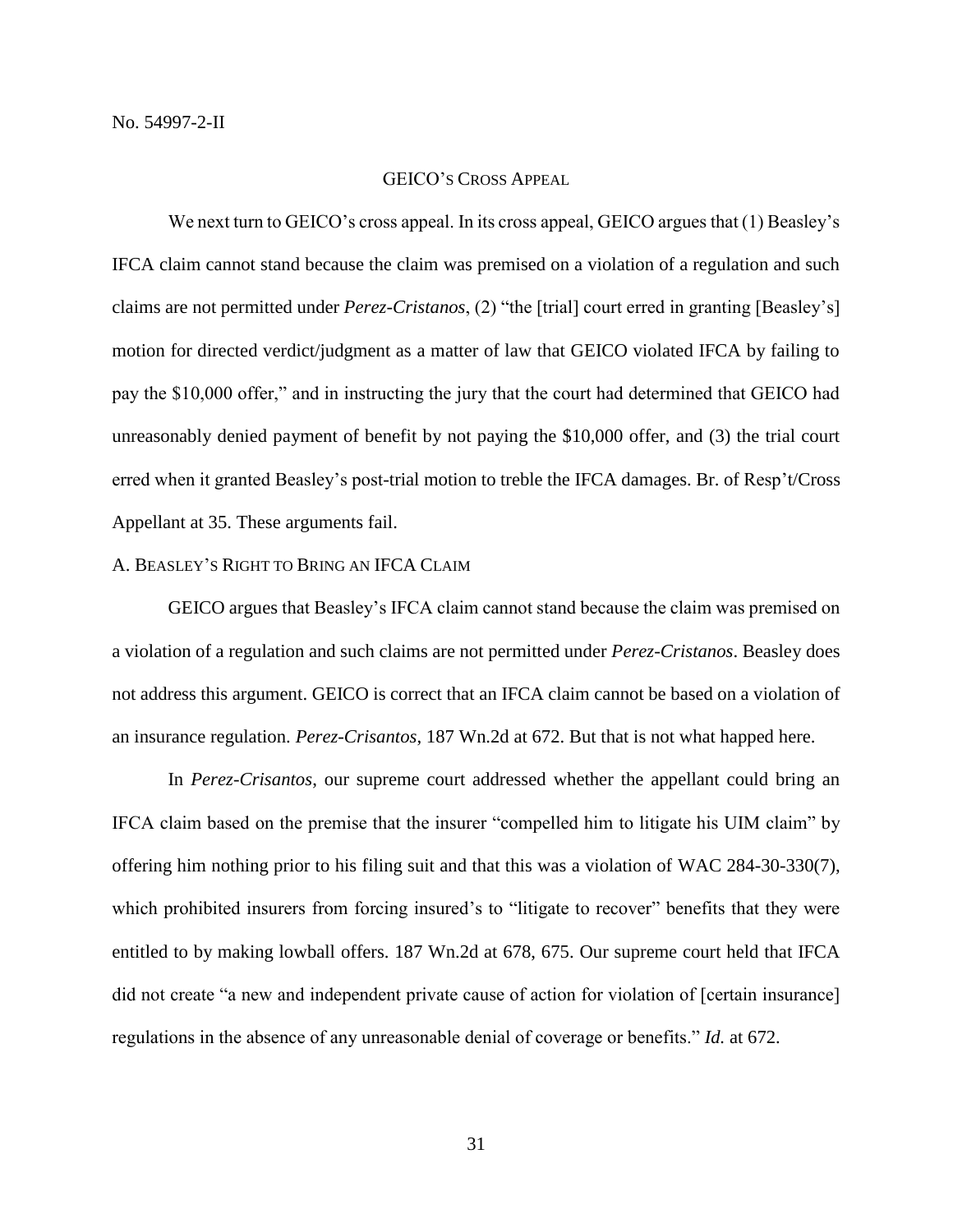But, unlike here, *Perez-Cristanos* addressed a suit premised on an insurer's alleged violation of a WAC that prohibited lowball offers. *Id.* at 675. Here, in contrast, the claim was based on GEICO's failure to pay an undisputed amount, not a violation of the WACs, so GEICO's reliance on *Perez-Cristanos* is inapposite, and GEICO does not demonstrate that there was no legal basis for the IFCA claim.

## B. CR 50 MOTION

 $\overline{a}$ 

GEICO further argues that the trial court erred in granting Beasley's CR 50 motion and instructing the jury that GEICO's failure to pay the \$10,000 offer was an unreasonable denial of payment of benefits. GEICO asserts that because it presented evidence that the insurance "policy required the parties to agree on the amount," the \$10,000 offer was only "a compromise offer that was not accepted and therefore was not due" and, thus, failure to pay this amount could not be a denial of payment.<sup>29</sup> Br. of Resp't/Cross Appellant at 37, 38. This argument fails under the specific facts of this case.

 $CR 50(a)(1)$  provides that a trial court may grant a motion for judgment as a matter of law on an issue when "a party has been fully heard with respect to an issue and there is no legally sufficient evidentiary basis for a reasonable jury to find or have found for that party with respect to that issue."

We review de novo a trial court's decision on a motion for judgment as a matter of law on a particular issue under CR 50. Like the trial court, we must determine whether there is any legally sufficient evidentiary basis for a reasonable jury to have found for a party with respect to the issue. CR 50. We view all conflicting evidence in the light most favorable to the nonmoving party, here [GEICO].

<sup>29</sup> To the extent GEICO is also citing *Perez-Crisantos* to support this argument, that case has no relationship to whether a failure to pay an unaccepted offer is a refusal to pay for purposes of IFCA.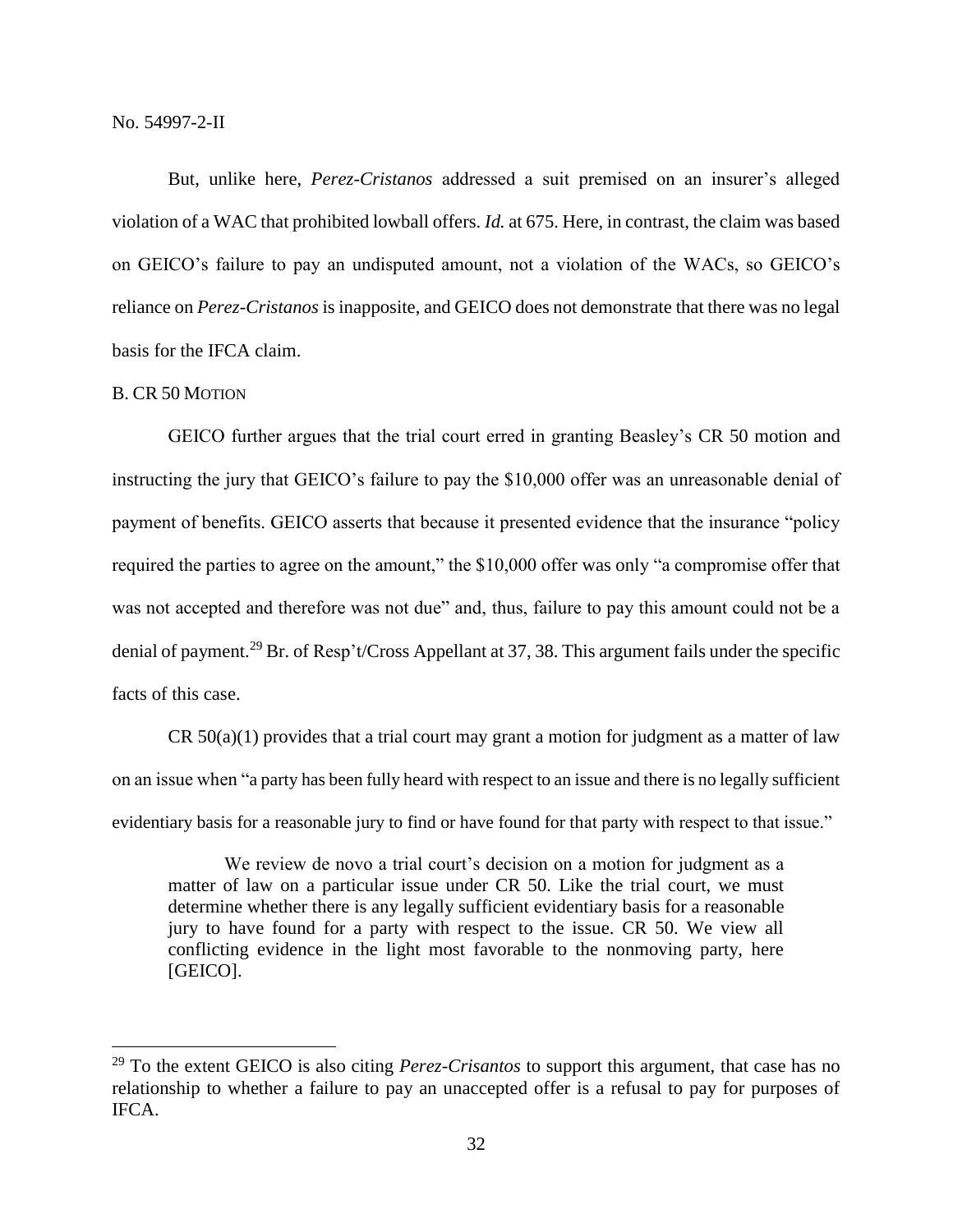*HBH v. State*, 197 Wn. App. 77, 85, 387 P.3d 1093 (2017) (case citations omitted), *aff'd*, 192 Wn.2d 154, 429 P.3d 484 (2018).

Although an insurer is not always obligated to pay an offer that is not accepted by the insured, the evidence here clearly shows that GEICO did not dispute that Beasley was entitled to receive the \$10,000 before any final settlement. Bork testified that there was no disagreement regarding whether the damages were at least \$10,000, and that the \$10,000 offer represented a "fair and reasonable . . . settlement offer" and "undisputed UIM benefits." 4 RP at 621. And the evidence here similarly shows that Beasley accepted the \$10,000 amount as an undisputed portion of the damages because he demanded payment of that portion of the damages.

GEICO's argument that the insurance policy required the parties to agree on the total amount of damages before any portion of it was due is not supported. The insurance policy provision that GEICO cites to provides, "If you and we do not agree . . . to the proper amount of such damages, the dispute may be resolved: (a) In a binding, voluntary arbitration proceeding as described in paragraph 2 below, or (b) [b]y civil lawsuit brought by you in a court of competent jurisdiction." CP at 29 (boldface omitted). Although this provision provides a mechanism for resolving a dispute over the "proper amount" of damages, it does not say when any *undisputed* portion of the damages may or may not became due.

Importantly, in this case Bork did not dispute that undisputed UIM benefits were "owed." 4 RP at 621. And Murphy agreed that "an insurer should pay the undisputed UIM benefits as soon as possible" and that, although it was not normal practice, there were instances "when undisputed portions of claims are paid prior to the final evaluation and/or settlement." *Id.* at 545, 609. Geico presented no contrary evidence. The evidence presented at trial, even in the light most favorable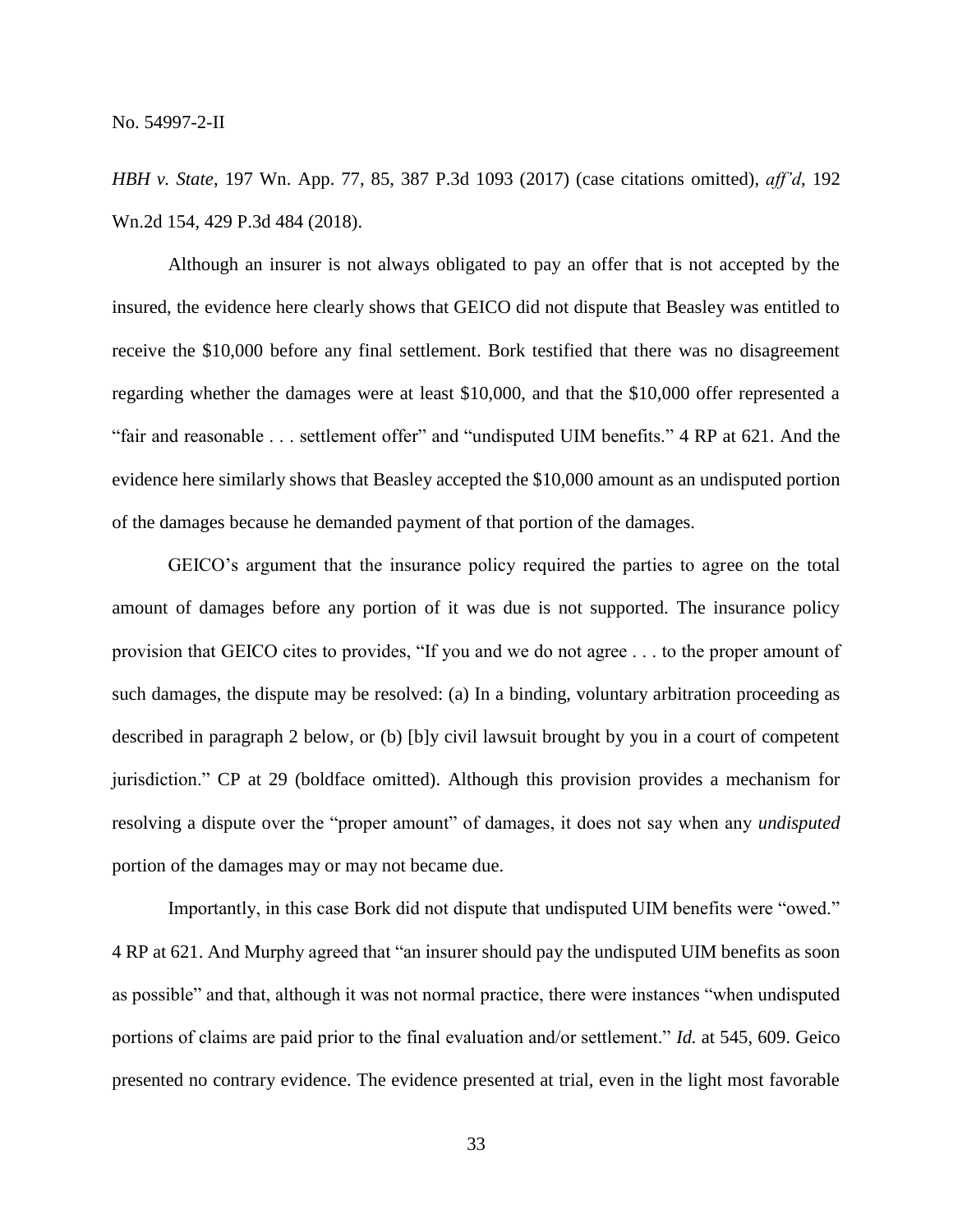to GEICO, supports the trial court's conclusion. Accordingly, we affirm the trial court's CR 50 order.

#### C. TREBLING

Finally, GEICO contends that the trial court erred in granting Beasley's motion for treble damages under RCW 48.30.015(2). GEICO argues that the decision to award treble damages was based on untenable grounds because the trial court's order refers to testimony that is not in the record. Specifically, GEICO asserts that Murphy "did not testify that he never considers noneconomic damages beyond pain and suffering." Br. of Resp't/Cross Appellant at 40. GEICO asserts that Murphy instead testified that he "considers how the injury affected the insured and those factors which can be monetarily calculated." *Id.* (citing 4 RP 472-73).

RCW 48.30.015(2) provides that the trial court "may" "increase the total award of damages [under the IFCA claim] to an amount not to exceed three times the actual damages," if the court finds "that an insurer has acted unreasonably in denying a claim for coverage or payment of benefits or has violated a rule in [RCW 48.30.015(5)]. We review challenged findings of fact for substantial evidence. *Sunnyside Valley Irrigation Dist. v. Dickie*, 149 Wn.2d 873, 879, 73 P.3d 369 (2003). Substantial evidence is "defined as a quantum of evidence sufficient to persuade a rational fair-minded person the premise is true." *Id.*

In its ruling on the treble damages, the trial court stated that it was basing its ruling on the following: "At one point in the trial this court was shocked by the testimony of Mr. Murphy, an adjuster handling the claim, that he did not in this case or ever in any case consider any [noneconomic] damages other than pain and suffering and has never been trained to consider any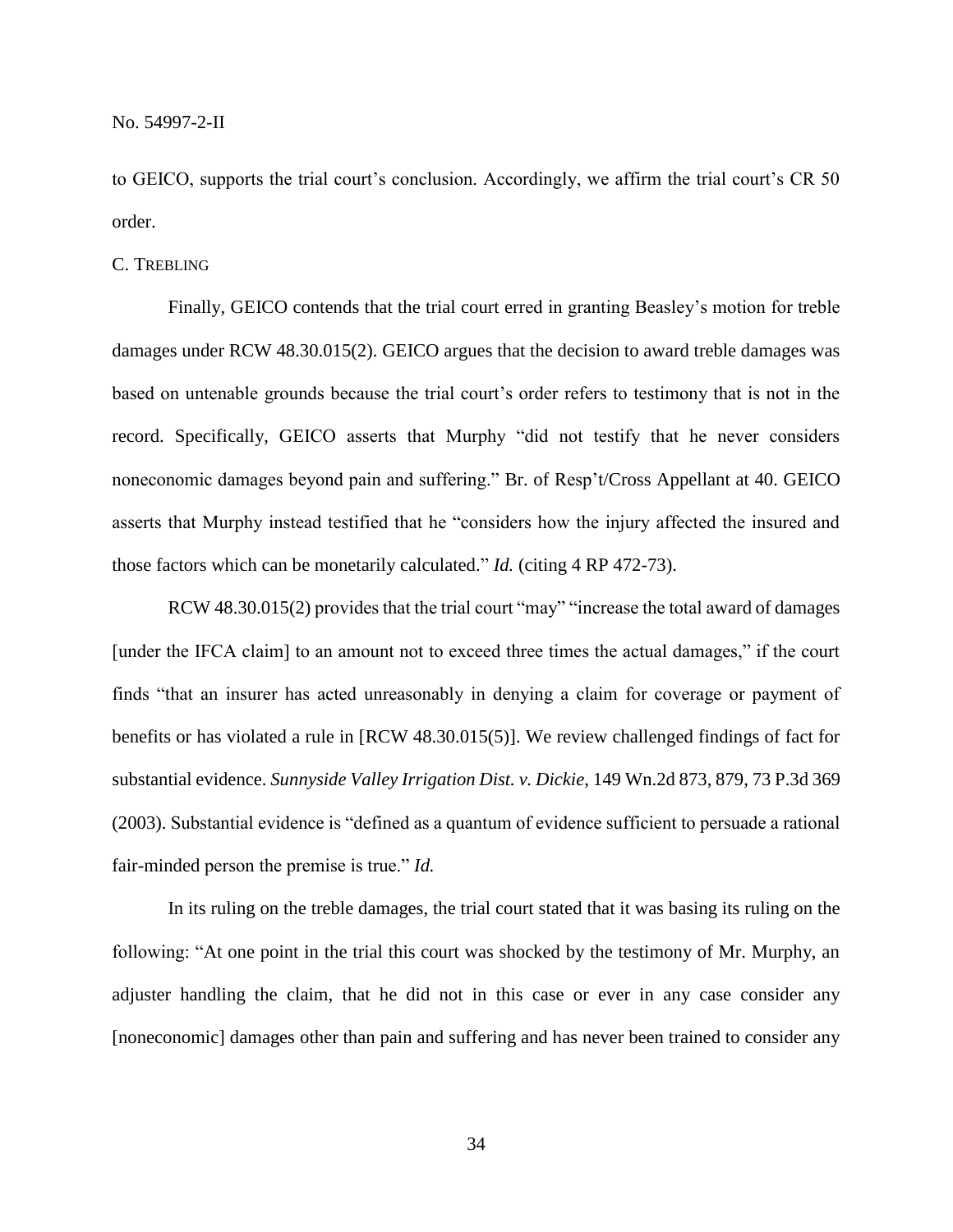other [noneconomic] damages." CP at 269-70. Murphy's testimony provides substantial evidence to support this finding.

As noted above, Murphy testified that pain and suffering were two types of noneconomic damages and that he was trained on how to evaluate pain and suffering claims. Although Murphy initially testified that GEICO trained him on "special" damages, which included anything "outside of the . . . things that can be monetarily defined," he clarified that he was not "to [his] knowledge" trained "on any other elements of noneconomic damages" beyond pain and suffering. 4 RP at 473. And he agreed that during his tenure as a bodily injury adjuster supervisor, he had "never valuated and paid for any noneconomic damages other than pain and suffering." *Id.* at 474. This testimony supports the trial court's finding.

Although Murphy also acknowledged that "loss of enjoyment of life, embarrassment, inconvenience, noneconomic damages, other than pain and suffering," could "sometimes be part of the claim that's being made" and that he was aware of cases in which such damages were awarded, that testimony does not change Murphy's testimony that he was not trained on other types of noneconomic damages and that he had "never valuated and paid for any economic damages other than pain and suffering." *Id.* at 474, 475-76. Because Murphy's testimony provides substantial evidence in support of the trial court's finding, GEICO fails to show that the trial court erred in granting Beasley's request for treble damages.

# ATTORNEY FEES

Beasley requests reasonable attorney fees and costs on appeal under RAP 18.1(b) and RCW 48.30.015(3). Beasley also requests reasonable attorney fees and costs under IFCA for responding to GEICO's cross appeal. GEICO argues that Beasley should not be awarded attorney fees under